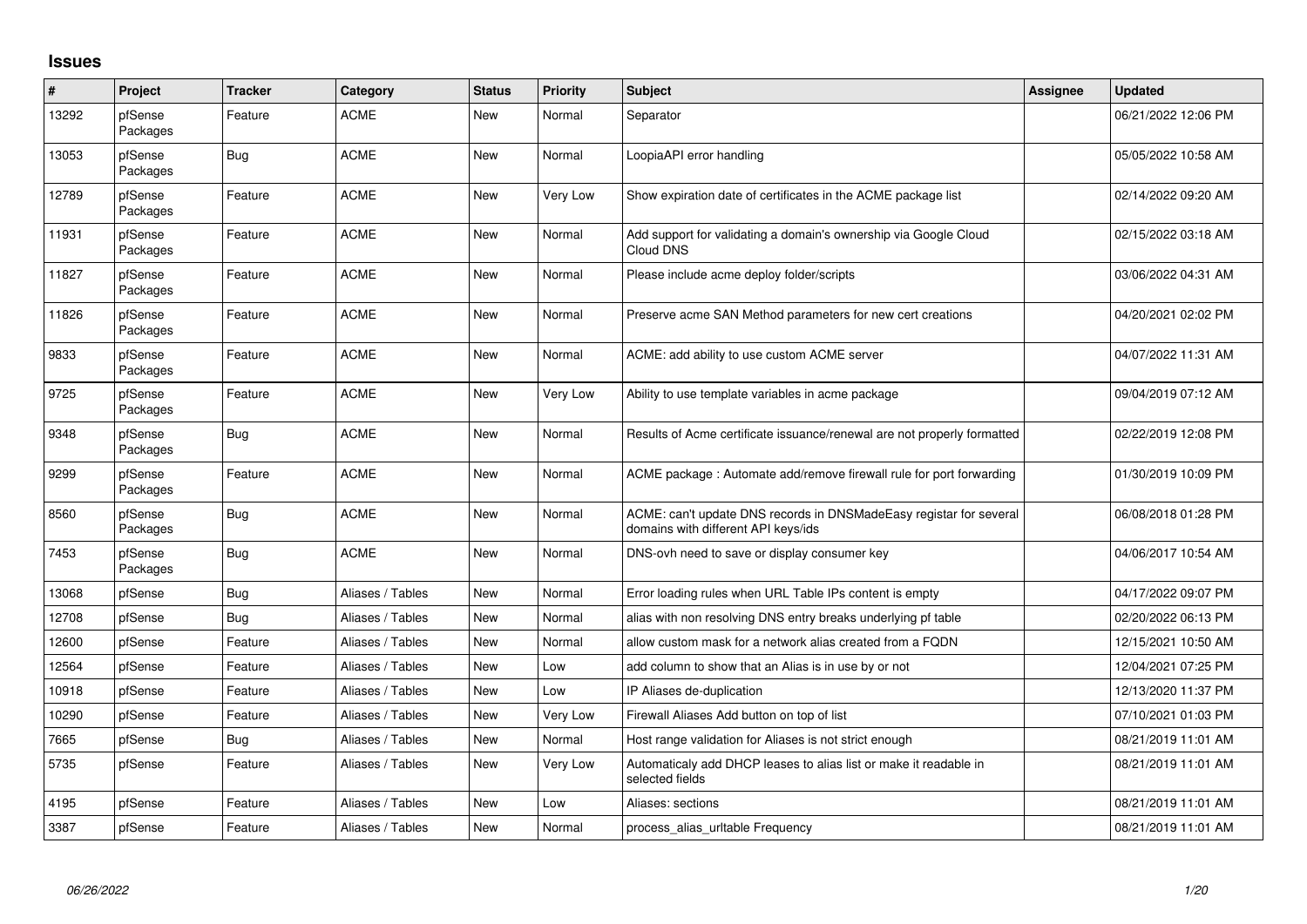| $\pmb{\#}$ | Project             | <b>Tracker</b> | Category       | <b>Status</b> | <b>Priority</b> | <b>Subject</b>                                                                                                | <b>Assignee</b> | <b>Updated</b>      |
|------------|---------------------|----------------|----------------|---------------|-----------------|---------------------------------------------------------------------------------------------------------------|-----------------|---------------------|
| 11898      | pfSense<br>Packages | <b>Bug</b>     | apcupsd        | New           | Normal          | PHP error from apcupsd dashboard widget                                                                       |                 | 05/07/2021 09:12 AM |
| 11375      | pfSense<br>Packages | Bug            | apcupsd        | New           | Normal          | UPS Type <blank> for USB APC</blank>                                                                          |                 | 02/26/2021 11:10 AM |
| 10845      | pfSense<br>Packages | Bug            | apcupsd        | <b>New</b>    | Normal          | apcupsd doesn't stop when not enabled                                                                         |                 | 08/24/2020 10:16 AM |
| 12812      | pfSense<br>Packages | Feature        | arpwatch       | New           | Normal          | Would it be helpful if the FreeBSD net-mgmt/arpwatch port had an<br>option to use mail/dma for mail delivery? |                 | 02/16/2022 06:09 PM |
| 8454       | pfSense<br>Packages | Bug            | arpwatch       | <b>New</b>    | Very Low        | Arpwatch package break email notifications from other sources                                                 |                 | 06/23/2022 07:49 PM |
| 13260      | pfSense             | Feature        | Authentication | New           | Normal          | Add support for OpenVPN static-challenge                                                                      |                 | 06/09/2022 02:04 PM |
| 12726      | pfSense             | <b>Bug</b>     | Authentication | New           | Normal          | LDAP select container button auto populate                                                                    |                 | 01/25/2022 01:48 PM |
| 12546      | pfSense Plus        | Feature        | Authentication | <b>New</b>    | Normal          | Add 2FA Support to pfSense Plus Local Database Authentication                                                 |                 | 06/25/2022 05:30 PM |
| 12519      | pfSense             | <b>Bug</b>     | Authentication | New           | Normal          | Fail authentication using special character in password via the LDAP<br>connector                             |                 | 11/12/2021 07:39 AM |
| 12458      | pfSense             | Feature        | Authentication | <b>New</b>    | Normal          | Use "unixHomeDirectory" instead of "homeDirectory" when LDAP<br>authentication server is Active Directory     |                 | 10/15/2021 08:18 AM |
| 12283      | pfSense             | <b>Bug</b>     | Authentication | New           | Normal          | LDAP/RADIUS authentication servers configuration does not allow<br>source IP address to be specified          |                 | 08/20/2021 01:15 AM |
| 12095      | pfSense             | Bug            | Authentication | New           | Normal          | Memory leak in pcscd                                                                                          |                 | 06/01/2022 01:01 PM |
| 12091      | pfSense             | Feature        | Authentication | New           | Normal          | RFE: Add support for sssd authentication                                                                      |                 | 12/10/2021 04:55 PM |
| 11920      | pfSense Plus        | Feature        | Authentication | New           | Normal          | SAML Authentication for pfSense (VPN and webConfigurator)                                                     |                 | 05/14/2021 12:56 AM |
| 10843      | pfSense             | Feature        | Authentication | New           | Normal          | Allow user manager settings to specify multiple authentication servers                                        |                 | 01/13/2022 07:22 AM |
| 10765      | pfSense             | <b>Bug</b>     | Authentication | <b>New</b>    | Normal          | Ampersands in Idap extended query are escaped twice                                                           |                 | 09/02/2020 07:55 AM |
| 10352      | pfSense             | Bug            | Authentication | New           | Very Low        | RADIUS authentication fails with MSCHAPv1 or MSCHAPv2 when<br>passwords contain international characters      |                 | 06/20/2022 04:04 PM |
| 9937       | pfSense             | Feature        | Authentication | New           | Normal          | OpenVPN Login User Privilege                                                                                  |                 | 11/29/2019 08:46 AM |
| 9288       | pfSense             | Feature        | Authentication | New           | Normal          | SSHGuard add pfSense signature in standard                                                                    |                 | 08/14/2019 01:19 PM |
| 9222       | pfSense             | Feature        | Authentication | New           | Normal          | Add sshguard log when release an IP                                                                           |                 | 08/14/2019 01:00 PM |
| 9165       | pfSense             | Feature        | Authentication | New           | Normal          | only IPs can be added to sshguard whitelist                                                                   |                 | 04/21/2022 12:39 PM |
| 8775       | pfSense             | Feature        | Authentication | New           | Very Low        | Use SRV record for LDAP Authentication                                                                        |                 | 05/06/2020 07:49 AM |
| 8694       | pfSense             | Feature        | Authentication | <b>New</b>    | Very Low        | Client CA Auth for PFSense WebGui                                                                             |                 | 08/21/2019 09:25 AM |
| 8087       | pfSense             | <b>Bug</b>     | Authentication | New           | Normal          | Provide Calling-Station-ID to RADIUS backed VPN connections                                                   |                 | 06/06/2020 05:36 AM |
| 5825       | pfSense             | Feature        | Authentication | New           | Normal          | Allow EAP-RADIUS for authentication servers                                                                   |                 | 08/21/2019 10:32 AM |
| 5652       | pfSense             | <b>Bug</b>     | Authentication | New           | Normal          | Radius IETF Class Group Assignment - Incorrect Standard                                                       |                 | 08/13/2019 01:39 PM |
| 4242       | pfSense             | Feature        | Authentication | New           | Normal          | Two Factor or OTP Authentication for Admin Interface                                                          |                 | 01/04/2022 12:07 PM |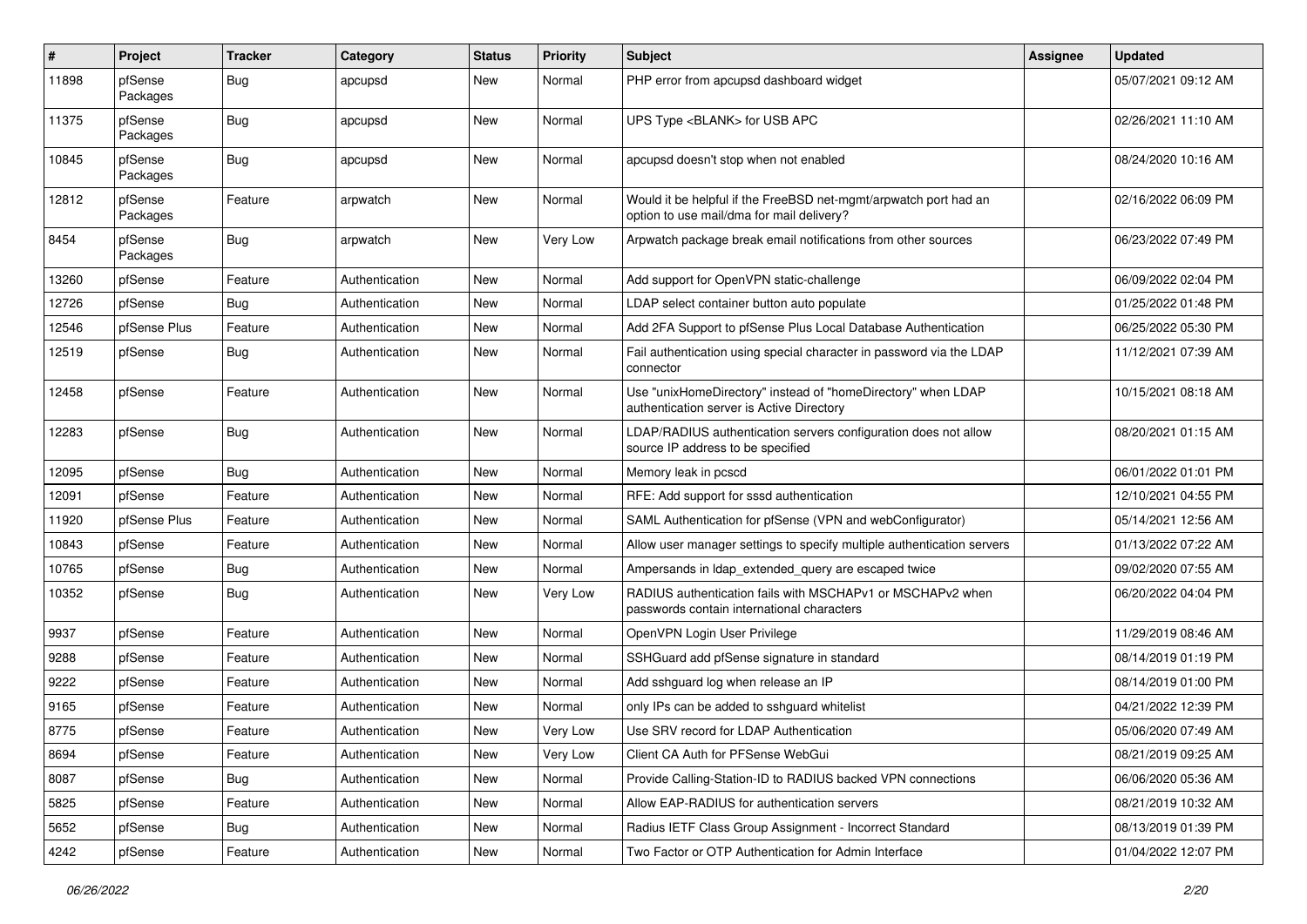| ∦     | Project             | <b>Tracker</b> | Category         | <b>Status</b> | <b>Priority</b> | <b>Subject</b>                                                                                                                     | <b>Assignee</b> | <b>Updated</b>      |
|-------|---------------------|----------------|------------------|---------------|-----------------|------------------------------------------------------------------------------------------------------------------------------------|-----------------|---------------------|
| 4098  | pfSense             | Feature        | Authentication   | New           | Normal          | Add option to force a password change on login                                                                                     |                 | 08/21/2019 10:31 AM |
| 11266 | pfSense<br>Packages | Feature        | AutoConfigBackup | New           | Very Low        | Give an option to list restore point in "reverse" order/latest at the top.                                                         |                 | 01/19/2021 06:58 PM |
| 12767 | pfSense<br>Packages | <b>Bug</b>     | Avahi            | New           | Normal          | 'Package radavahi-daemon does does not exist in current pfSense<br>version and it has been removed" message on pfSense 2.7 restore |                 | 02/07/2022 11:28 AM |
| 12329 | pfSense<br>Packages | Feature        | Avahi            | <b>New</b>    | Normal          | Add optional floating firewall rules for IPv4 and IPv6                                                                             |                 | 02/09/2022 04:43 PM |
| 13039 | pfSense<br>Packages | Feature        | AWS VPC          | <b>New</b>    | Normal          | Handle transit gateway VPNs in the AWS VPN wizard                                                                                  |                 | 04/11/2022 07:31 AM |
| 9497  | pfSense<br>Packages | <b>Bug</b>     | AWS VPC          | New           | Normal          | AWS VPN Wizard: WebGUI times out.                                                                                                  |                 | 11/13/2019 10:07 AM |
| 9495  | pfSense<br>Packages | Bug            | AWS VPC          | <b>New</b>    | Normal          | AWS VPC VPN wizard produces incorrect config (SHA256 should be<br>SHA1)                                                            |                 | 08/19/2019 02:45 PM |
| 13289 | pfSense             | <b>Bug</b>     | Backup / Restore | New           | Low             | Attempting to restore a 0 byte "config.xml" prints an error that the file<br>cannot be read                                        |                 | 06/20/2022 10:46 AM |
| 12774 | pfSense             | <b>Bug</b>     | Backup / Restore | <b>New</b>    | Normal          | Picture widget image is not saved in backup                                                                                        |                 | 04/04/2022 04:48 AM |
| 12553 | pfSense             | Feature        | Backup / Restore | New           | Normal          | Auto Config Backup: Allow selecting multiple backups for deletion                                                                  |                 | 02/22/2022 04:27 AM |
| 12249 | pfSense             | Bug            | Backup / Restore | New           | Normal          | HAProxy causing failed ACB backups                                                                                                 |                 | 11/15/2021 11:58 PM |
| 11110 | pfSense             | <b>Bug</b>     | Backup / Restore | New           | Normal          | Backup file should be checked before restoring a specific area                                                                     |                 | 12/05/2020 02:50 PM |
| 9775  | pfSense             | Feature        | Backup / Restore | New           | Normal          | AutoConfigBackup - Rolling per day/hour cap on changes, retention<br>policy                                                        |                 | 09/20/2019 09:19 AM |
| 8076  | pfSense             | <b>Bug</b>     | Backup / Restore | New           | Normal          | User can easily apply an unusable interface configuration after restore                                                            |                 | 08/14/2019 10:52 AM |
| 7757  | pfSense             | <b>Bug</b>     | Backup / Restore | New           | Normal          | Auto Config Backup fails to upload unless Default Gateway is up                                                                    |                 | 08/16/2019 12:47 PM |
| 7688  | pfSense             | Feature        | Backup / Restore | <b>New</b>    | Low             | AutoConfigBackup - Info Icon - username only                                                                                       |                 | 10/22/2017 10:46 AM |
| 6608  | pfSense             | Feature        | Backup / Restore | New           | Low             | backup and restore dhcp                                                                                                            |                 | 07/13/2016 04:09 PM |
| 4681  | pfSense             | Feature        | Backup / Restore | New           | Normal          | AutoConfigBackup make a way to easily download a saved backup                                                                      |                 | 08/16/2019 12:46 PM |
| 3697  | pfSense             | Feature        | Backup / Restore | New           | Normal          | New backup/restore area: Certificates                                                                                              |                 | 03/11/2017 11:30 AM |
| 3696  | pfSense             | Feature        | Backup / Restore | New           | Normal          | Multiple items backup/restore                                                                                                      |                 | 06/06/2014 02:33 PM |
| 1738  | pfSense             | <b>Bug</b>     | Backup / Restore | New           | Very Low        | Restore fails when username in backup is not matching                                                                              |                 | 12/11/2021 07:51 PM |
| 1367  | pfSense             | Feature        | Backup / Restore | New           | Normal          | Input validation on partial config restores                                                                                        |                 | 03/21/2011 01:16 AM |
| 286   | pfSense             | Feature        | Backup / Restore | New           | Normal          | Backup/restore users individually                                                                                                  |                 | 01/09/2021 03:48 PM |
| 11634 | pfSense<br>Packages | Regression     | <b>BIND</b>      | New           | Normal          | bind hangs when pfsense is reconnecting as an openypn client to a<br>TUN openvpn server                                            |                 | 03/14/2021 07:23 AM |
| 11563 | pfSense<br>Packages | <b>Bug</b>     | <b>BIND</b>      | New           | High            | BIND GUI writes TXT records > 255 characters                                                                                       |                 | 02/27/2021 07:11 AM |
| 11074 | pfSense<br>Packages | <b>Bug</b>     | <b>BIND</b>      | New           | Low             | bind Zone Settings Zones, Save button opens "Confirmation required to<br>save changes"                                             |                 | 11/16/2020 11:08 AM |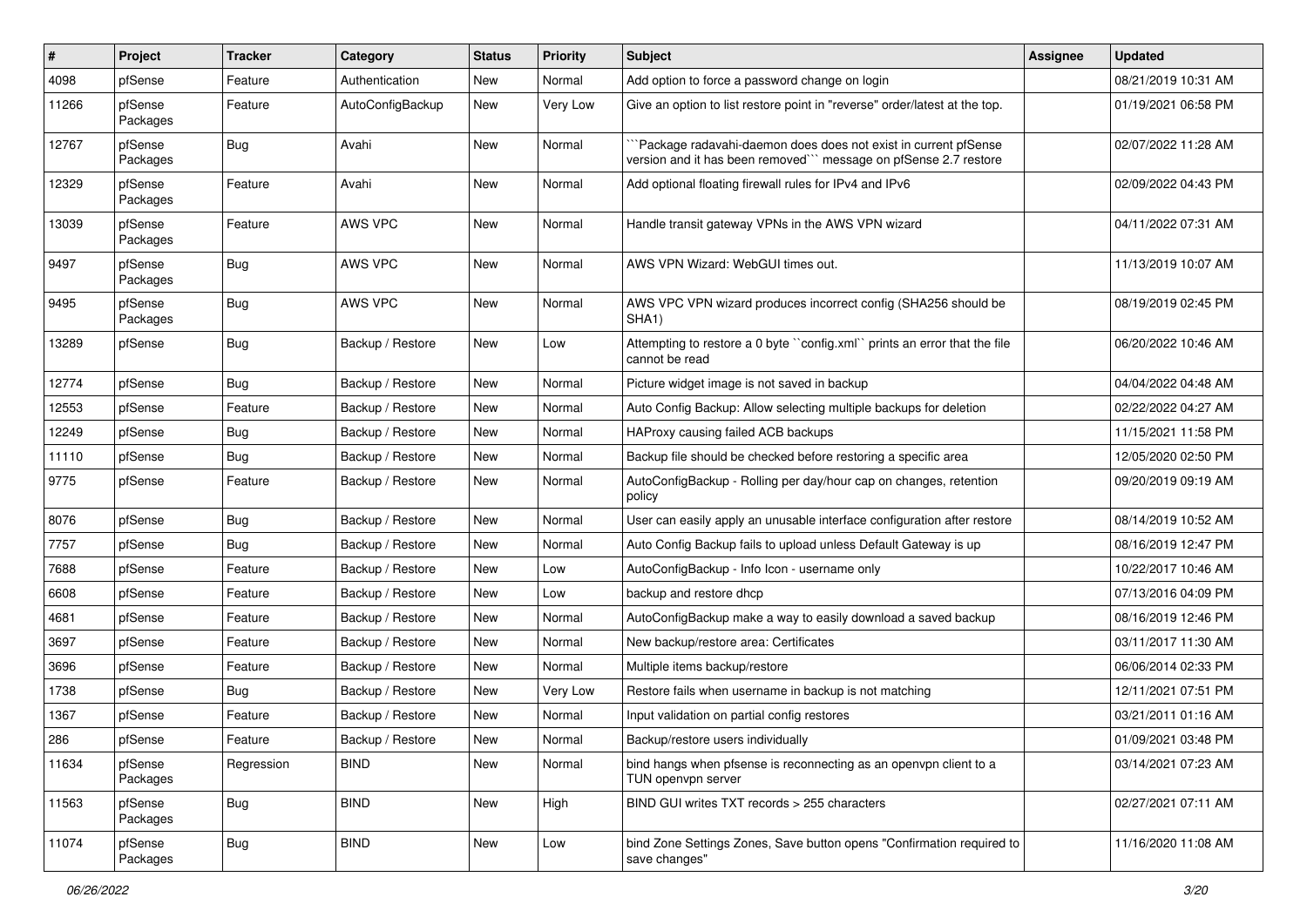| ∦     | Project             | <b>Tracker</b> | Category              | <b>Status</b> | <b>Priority</b> | <b>Subject</b>                                                                          | <b>Assignee</b> | <b>Updated</b>      |
|-------|---------------------|----------------|-----------------------|---------------|-----------------|-----------------------------------------------------------------------------------------|-----------------|---------------------|
| 10760 | pfSense<br>Packages | <b>Bug</b>     | <b>BIND</b>           | New           | High            | pfSense BIND 9.14.12 server terminates due to assertion failure                         |                 | 07/11/2020 04:53 PM |
| 10693 | pfSense<br>Packages | Bug            | <b>BIND</b>           | New           | Normal          | pfSense Bind Zone Editor UI does not update zone serial number when<br>a change is made |                 | 09/01/2021 12:51 AM |
| 8199  | pfSense<br>Packages | Feature        | <b>BIND</b>           | <b>New</b>    | Normal          | Support reordering and/or sort alphabetically across BIND package                       |                 | 12/12/2017 02:05 AM |
| 8197  | pfSense<br>Packages | <b>Bug</b>     | <b>BIND</b>           | New           | Normal          | BIND UI fails to properly update zone with inline DNSSEC signing<br>enabled             |                 | 02/18/2019 05:23 PM |
| 8146  | pfSense<br>Packages | Feature        | <b>BIND</b>           | <b>New</b>    | Normal          | Zone Domain Records more powerfull for BIND Zones                                       |                 | 08/13/2019 09:39 AM |
| 4472  | pfSense             | Feature        | Build / Release       | New           | Normal          | Cryptographically sign every (sub-)release                                              |                 | 08/13/2019 12:53 PM |
| 13220 | pfSense             | Feature        | Captive Portal        | New           | Very Low        | Voucher per-roll bandwidth restrictions and traffic quotas                              |                 | 05/26/2022 08:16 AM |
| 13219 | pfSense             | Feature        | <b>Captive Portal</b> | New           | Very Low        | Enable/Disable single voucher roll                                                      |                 | 05/26/2022 08:14 AM |
| 12730 | pfSense             | <b>Bug</b>     | Captive Portal        | New           | Normal          | RADIUS accounting does not work if WAN is down                                          |                 | 01/26/2022 05:13 AM |
| 12648 | pfSense             | <b>Bug</b>     | Captive Portal        | New           | Normal          | Undocumented variables 'listenporthttp' and 'listenporthttps'                           |                 | 12/28/2021 10:44 AM |
| 12467 | pfSense             | <b>Bug</b>     | Captive Portal        | New           | Normal          | CP error on client disconnect after reboot                                              |                 | 10/17/2021 05:35 AM |
| 12357 | pfSense             | <b>Bug</b>     | <b>Captive Portal</b> | New           | Normal          | Captive Portal popup Logout button loads full login page in popup when<br>clicked       |                 | 10/27/2021 12:10 PM |
| 11379 | pfSense             | Feature        | Captive Portal        | New           | Normal          | <b>Template Roll Printer</b>                                                            |                 | 02/07/2021 05:26 AM |
| 11189 | pfSense             | Feature        | <b>Captive Portal</b> | New           | Normal          | Captive Portal - Tarpit option                                                          |                 | 12/23/2020 06:44 PM |
| 9627  | pfSense             | Feature        | <b>Captive Portal</b> | New           | Normal          | Captive Portal only shows authenticated users                                           |                 | 08/14/2019 02:48 PM |
| 7971  | pfSense             | Feature        | <b>Captive Portal</b> | New           | Normal          | Allow import, export and synchronization of MACs under Captive Portal<br>service        |                 | 10/19/2017 04:56 AM |
| 6956  | pfSense             | Feature        | <b>Captive Portal</b> | New           | Normal          | Allow more control over concurrent logins                                               |                 | 11/23/2016 12:01 PM |
| 4724  | pfSense             | Feature        | Captive Portal        | New           | Low             | Captive Portal Status Add Client Hostname                                               |                 | 05/22/2015 08:38 AM |
| 3053  | pfSense             | Feature        | <b>Captive Portal</b> | New           | Normal          | Automatically add DHCP static addresses to CP passthru-mac                              |                 | 06/21/2013 11:54 AM |
| 2963  | pfSense             | Feature        | Captive Portal        | New           | Normal          | Captive Portal MAC authentication request                                               |                 | 08/22/2017 09:09 PM |
| 2573  | pfSense             | Feature        | <b>Captive Portal</b> | New           | Normal          | Captive Portal support of RADIUS POD (Packet of Disconnect)                             |                 | 10/17/2016 03:14 AM |
| 2545  | pfSense             | Feature        | <b>Captive Portal</b> | New           | Low             | CaptivePortal: Custom "Re-authenticate every x minutes"                                 |                 | 07/08/2012 05:21 PM |
| 2025  | pfSense             | Feature        | <b>Captive Portal</b> | New           | Normal          | Captive Portal: Easy accessible Logout page instead of Logout pop-up<br>window          |                 | 02/06/2016 04:59 AM |
| 1924  | pfSense             | Feature        | Captive Portal        | New           | Normal          | Ability of CP's allowed IP addresses to use aliases                                     |                 | 07/26/2018 04:28 AM |
| 385   | pfSense             | Feature        | Captive Portal        | New           | Normal          | Reverse captive portal                                                                  |                 | 08/13/2019 12:23 PM |
| 13110 | pfSense             | <b>Bug</b>     | CARP                  | New           | Very Low        | changing CARP VIP address does not update outbound NAT interface<br>IP                  |                 | 05/03/2022 02:52 PM |
| 8567  | pfSense             | <b>Bug</b>     | CARP                  | New           | Normal          | Using IPv6 VIP alias for services may affect CARP IPv6 VIP work                         |                 | 06/12/2018 01:26 PM |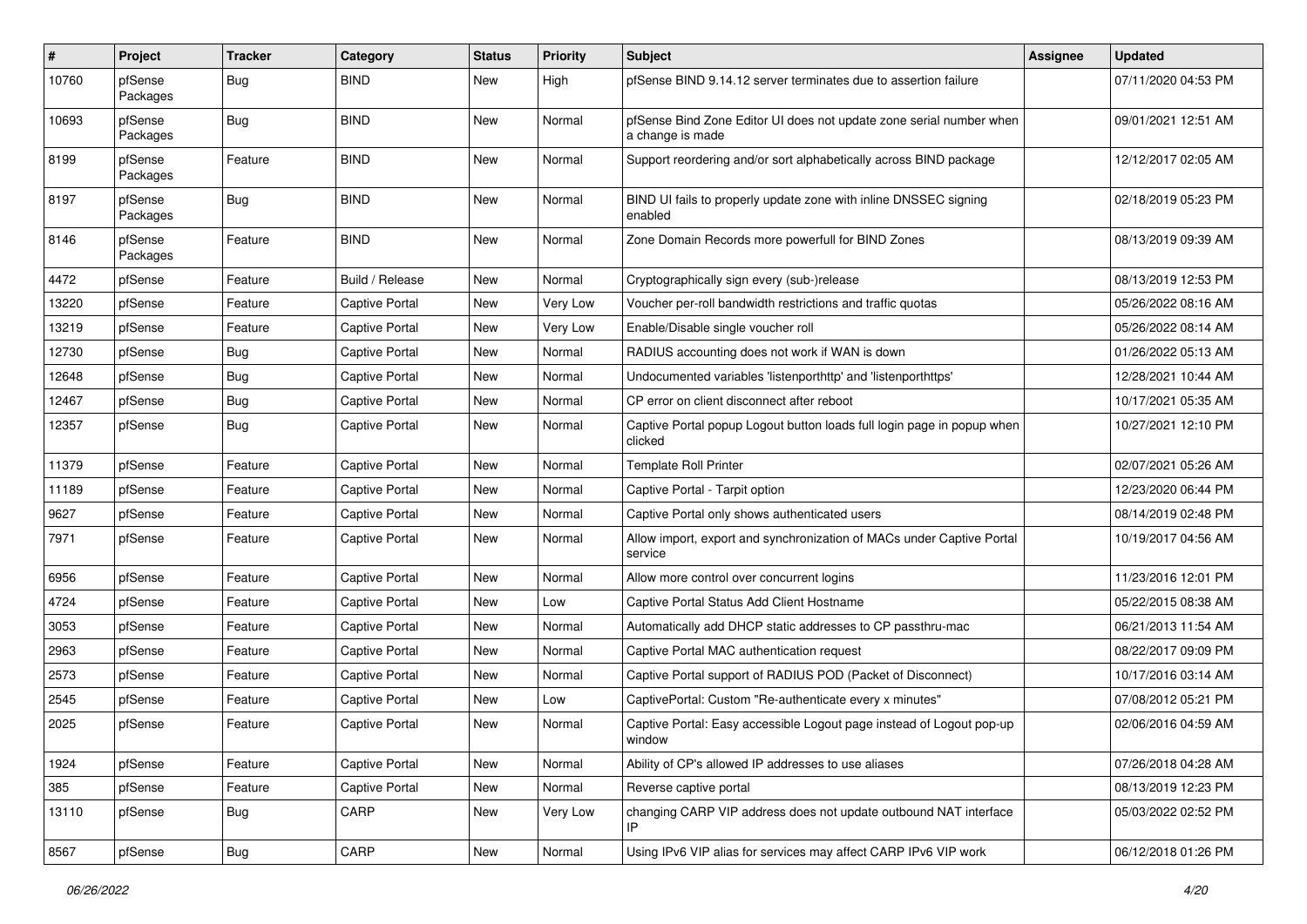| #     | Project             | <b>Tracker</b> | Category                 | <b>Status</b> | <b>Priority</b> | <b>Subject</b>                                                                                                        | <b>Assignee</b> | <b>Updated</b>      |
|-------|---------------------|----------------|--------------------------|---------------|-----------------|-----------------------------------------------------------------------------------------------------------------------|-----------------|---------------------|
| 8566  | pfSense             | <b>Bug</b>     | CARP                     | <b>New</b>    | Normal          | Wrong IPv6 source in NS request in case using of IPv6 alias                                                           |                 | 06/12/2018 01:26 PM |
| 7648  | pfSense             | Bug            | CARP                     | New           | Very Low        | SPAN ports on an interface renders CARP HA inoperative                                                                |                 | 06/14/2017 09:19 PM |
| 5849  | pfSense             | Bug            | CARP                     | New           | Normal          | Routing fail on CARP IPsec                                                                                            |                 | 12/18/2021 04:41 PM |
| 2218  | pfSense             | Feature        | CARP                     | <b>New</b>    | Normal          | Ability to delay CARP master status at boot time                                                                      |                 | 03/03/2021 11:57 AM |
| 2099  | pfSense             | Todo           | CARP                     | <b>New</b>    | Normal          | Remove "queue" from CARP traffic                                                                                      |                 | 01/19/2012 10:59 AM |
| 12894 | pfSense Plus        | <b>Bug</b>     | Certificates             | New           | Low             | duplicating freshly created certificates through refreshing                                                           |                 | 03/03/2022 02:35 PM |
| 12737 | pfSense             | <b>Bug</b>     | Certificates             | New           | Normal          | CApath is not defined by default in curl                                                                              |                 | 05/17/2022 02:30 PM |
| 11203 | pfSense             | <b>Bug</b>     | Certificates             | <b>New</b>    | Normal          | certificate manager very slow                                                                                         |                 | 12/31/2020 11:57 AM |
| 10258 | pfSense             | Feature        | Certificates             | New           | Very Low        | allow to sign CA                                                                                                      |                 | 02/20/2020 04:20 AM |
| 7289  | pfSense             | Bug            | Certificates             | <b>New</b>    | Low             | Generating 4096bit Certificate                                                                                        |                 | 08/14/2019 09:56 AM |
| 2276  | pfSense             | Feature        | Certificates             | New           | Normal          | Remote CRL fetch support                                                                                              |                 | 02/06/2016 04:14 AM |
| 1268  | pfSense             | Feature        | Certificates             | <b>New</b>    | Normal          | Allow mass renewing of certs                                                                                          |                 | 11/01/2019 03:17 PM |
| 13291 | pfSense Docs        | Todo           | Configuration            | <b>New</b>    | Low             | Notification documentation                                                                                            |                 | 06/21/2022 10:22 AM |
| 12402 | pfSense Docs        | Todo           | Configuration            | New           | Normal          | Feedback on Configuration - Advanced Configuration Options -<br>Notifications                                         |                 | 09/24/2021 12:46 AM |
| 12098 | pfSense Docs        | Correction     | Configuration            | New           | Normal          | Feedback on pfSense Configuration Recipes - Accessing a<br>CPE/Modem from Inside the Firewall                         |                 | 07/02/2021 02:30 AM |
| 13288 | pfSense             | Bug            | Configuration<br>Backend | New           | Normal          | Encode FreeRADIUS Custom Options                                                                                      |                 | 06/20/2022 10:36 AM |
| 13287 | pfSense             | Feature        | Configuration<br>Backend | <b>New</b>    | Normal          | Encode OpenVPN Custom Options                                                                                         |                 | 06/20/2022 10:33 AM |
| 12483 | pfSense             | Bug            | Configuration<br>Backend | New           | Normal          | GUI creates inconsistent config.xml                                                                                   |                 | 10/23/2021 06:48 AM |
| 10833 | pfSense             | Bug            | Configuration<br>Backend | New           | Normal          | unbound exits on configuration error when link status flaps on LAN<br>interface                                       |                 | 08/13/2020 11:53 PM |
| 6398  | pfSense             | Bug            | Configuration<br>Backend | New           | Normal          | If config cannot be loaded due to corruption or bug, it isn't handled<br>gracefully (just stops)                      |                 | 08/13/2019 01:23 PM |
| 5902  | pfSense             | Todo           | Configuration<br>Backend | New           | Normal          | Use a common place for default values                                                                                 |                 | 08/13/2019 12:53 PM |
| 3895  | pfSense             | Feature        | Configuration<br>Backend | New           | Normal          | Timeout for "Apply change"                                                                                            |                 | 01/25/2021 08:07 AM |
| 13249 | pfSense             | <b>Bug</b>     | Console Menu             | New           | Normal          | Running playback comands multiple times results in PHP error                                                          |                 | 06/06/2022 07:02 AM |
| 7747  | pfSense             | Feature        | Console Menu             | New           | Normal          | Minor UI Tweak: Make hitting enter on the console (esp via SSH)<br>should not log you out, but simply redraw the menu |                 | 08/01/2017 04:03 PM |
| 6469  | pfSense             | Feature        | Console Menu             | New           | Normal          | Improve help + self documentation in console PHP shell                                                                |                 | 08/13/2019 01:23 PM |
| 11970 | pfSense<br>Packages | Bug            | Coreboot                 | New           | Normal          | Netgate Firmware Upgrade Doesn't Work on XG-2758                                                                      |                 | 04/21/2022 12:39 PM |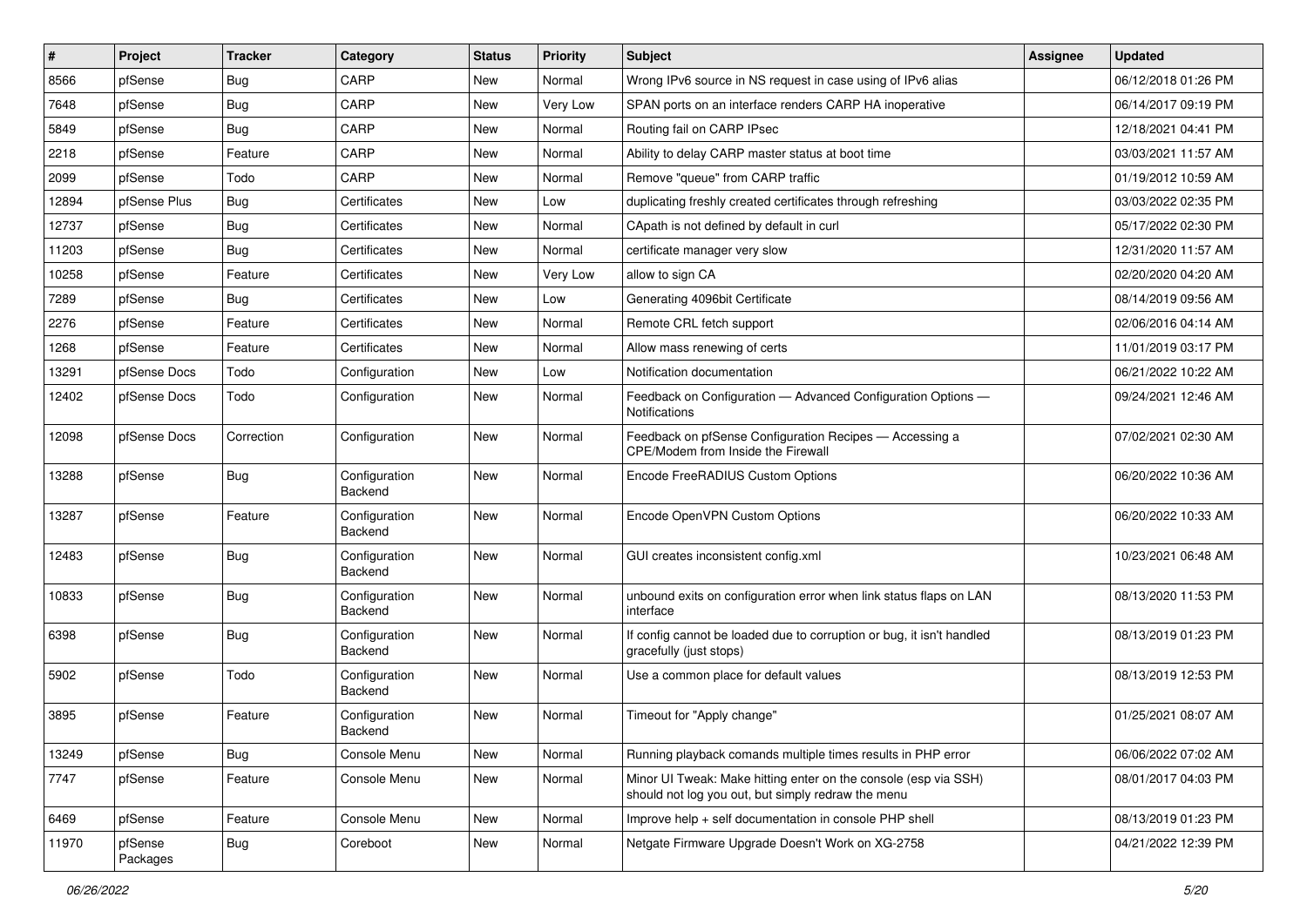| #     | <b>Project</b>      | <b>Tracker</b> | Category                 | <b>Status</b> | <b>Priority</b> | <b>Subject</b>                                                                                         | Assignee | <b>Updated</b>      |
|-------|---------------------|----------------|--------------------------|---------------|-----------------|--------------------------------------------------------------------------------------------------------|----------|---------------------|
| 13074 | pfSense Plus        | Bug            | Cryptographic<br>Modules | <b>New</b>    | Normal          | AES-GCM with SafeXcel on Netgate 2100 causes MBUF overload                                             |          | 06/12/2022 11:14 AM |
| 12658 | pfSense<br>Packages | Feature        | darkstat                 | New           | Normal          | Adding prometheus metrics to darkstat                                                                  |          | 05/27/2022 09:44 PM |
| 13168 | pfSense             | Feature        | Dashboard                | New           | Low             | Multiple Dashboard views for a single user                                                             |          | 05/16/2022 07:53 AM |
| 11759 | pfSense             | Bug            | Dashboard                | New           | Normal          | Traffic graphs on dashboard double upload on pppoe links                                               |          | 12/30/2021 04:00 AM |
| 10401 | pfSense             | Feature        | Dashboard                | New           | Normal          | Request: ability to sort/separate stopped/running Service(s) on<br>Dashboard -> Services Status widget |          | 03/31/2020 04:48 PM |
| 10395 | pfSense             | Feature        | Dashboard                | <b>New</b>    | Low             | Add Dashboard System Information support for more PC Engines APU<br>boards                             |          | 02/17/2022 01:02 AM |
| 10280 | pfSense             | Feature        | Dashboard                | <b>New</b>    | Low             | <b>DHCP Leases widget</b>                                                                              |          | 11/07/2020 09:18 PM |
| 9677  | pfSense             | <b>Bug</b>     | Dashboard                | New           | Normal          | Dashboard hangs when widget needs data from a remote host which is<br>down                             |          | 08/13/2019 09:15 AM |
| 9353  | pfSense             | Bug            | Dashboard                | New           | Low             | PHPSession errors from limited access to dashboard and widgets                                         |          | 10/06/2020 09:31 AM |
| 8458  | pfSense             | Feature        | Dashboard                | New           | Low             | Allow reordering of interface widget                                                                   |          | 08/14/2019 10:52 AM |
| 8157  | pfSense             | Bug            | Dashboard                | New           | Very Low        | Traffic Graph clutter from time to time                                                                |          | 12/03/2017 06:40 AM |
| 7974  | pfSense             | Feature        | Dashboard                | <b>New</b>    | Normal          | <b>ZFS RAID Monitor Not available</b>                                                                  |          | 08/20/2019 01:34 PM |
| 7934  | pfSense             | Feature        | Dashboard                | New           | Very Low        | format support phone# for international use                                                            |          | 10/12/2017 04:38 PM |
| 7857  | pfSense             | Bug            | Dashboard                | New           | Very Low        | Interfaces Widget U/I fails to wrap IPV6 addresses when the string is<br>too wide for the widget       |          | 08/13/2019 09:15 AM |
| 7788  | pfSense             | <b>Bug</b>     | Dashboard                | New           | Low             | Irregular updating of widgets like cpu/uptime on system widget.                                        |          | 08/21/2019 09:03 AM |
| 7182  | pfSense             | Feature        | Dashboard                | New           | Normal          | Break up System Widget on the Dashboard                                                                |          | 08/21/2019 08:59 AM |
| 7113  | pfSense             | <b>Bug</b>     | Dashboard                | <b>New</b>    | Normal          | Interface name in Traffic Graphs                                                                       |          | 12/31/2021 05:40 PM |
| 6390  | pfSense             | Todo           | Dashboard                | <b>New</b>    | Low             | Autoscale from Traffic Graph not correct size (big graphs)                                             |          | 05/23/2016 01:38 PM |
| 5567  | pfSense             | Feature        | Dashboard                | <b>New</b>    | Low             | CARP status widget does not update in real time                                                        |          | 08/20/2019 03:33 PM |
| 4646  | pfSense             | Feature        | Dashboard                | New           | Normal          | Recover valuable vertical screen real estate in dashboard                                              |          | 04/20/2015 07:46 PM |
| 3411  | pfSense             | Bug            | Dashboard                | New           | Low             | Interfaces and statistics dashboard widgets very slow with large<br>numbers of interfaces              |          | 01/24/2014 02:09 AM |
| 2479  | pfSense             | Feature        | Dashboard                | <b>New</b>    | Normal          | Allow reordering of the traffic graphs on the dashboard                                                |          | 06/08/2012 04:13 PM |
| 7244  | pfSense             | Feature        | Developer Tools          | New           | Normal          | Publish pfsense as a Vagrant Basebox                                                                   |          | 01/29/2019 04:09 AM |
| 1219  | pfSense             | Feature        | Developer Tools          | <b>New</b>    | Low             | Ship DTRACE enabled kernels in the images                                                              |          | 07/26/2017 03:14 AM |
| 13273 | pfSense             | <b>Bug</b>     | DHCP (IPv4)              | New           | Normal          | dholient can use conflicting recorded leases                                                           |          | 06/14/2022 11:07 AM |
| 13263 | pfSense             | <b>Bug</b>     | DHCP (IPv4)              | New           | Low             | Deleting a static DHCP entry when the related IP is not in the arp table<br>spams the log              |          | 06/10/2022 11:18 AM |
| 13256 | pfSense             | Feature        | DHCP (IPv4)              | New           | Normal          | Better handling of duplicate IPs in static DHCP assignments                                            |          | 06/11/2022 04:51 PM |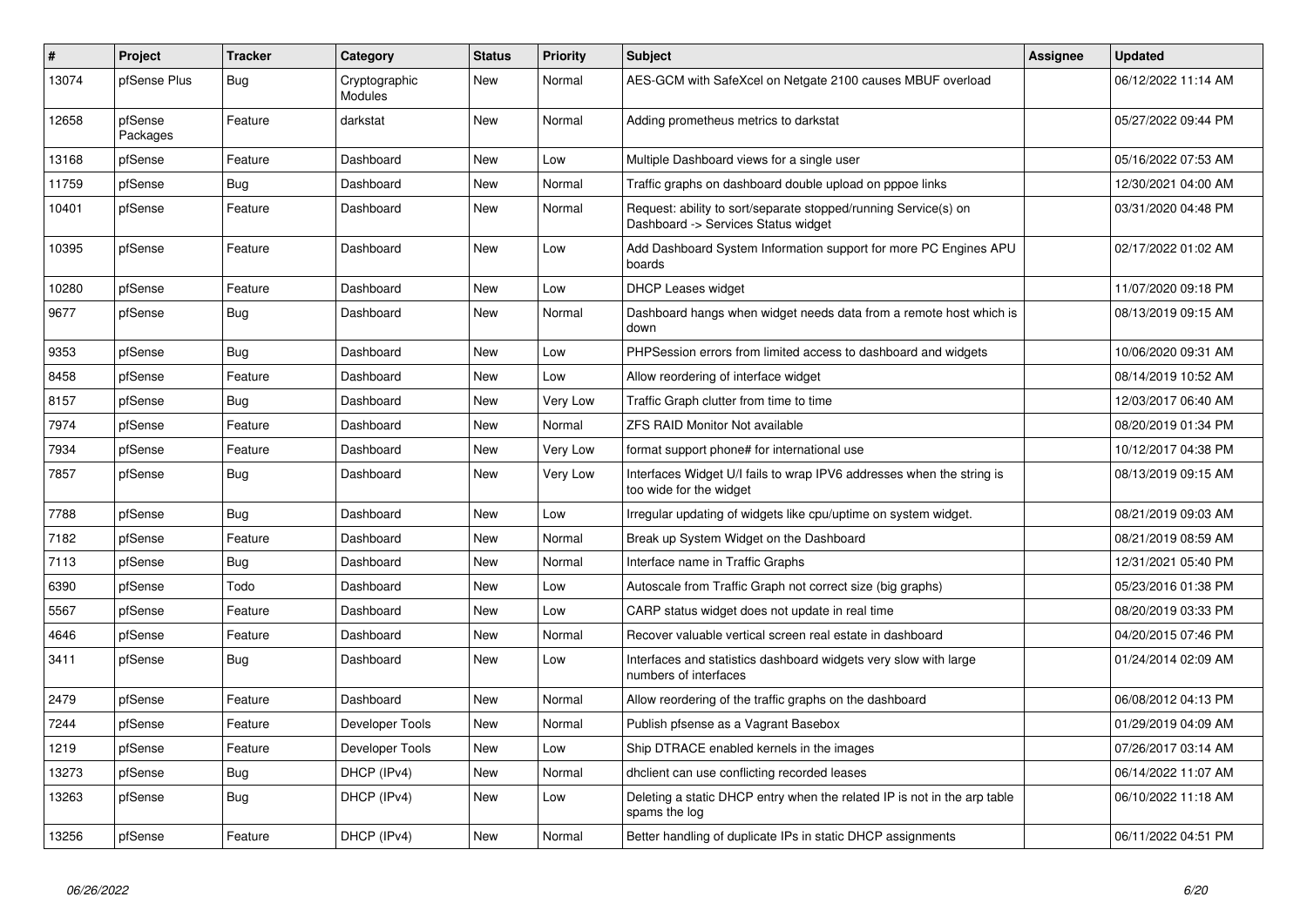| $\pmb{\sharp}$ | Project | <b>Tracker</b> | Category    | <b>Status</b> | <b>Priority</b> | <b>Subject</b>                                                                                                                     | <b>Assignee</b> | Updated             |
|----------------|---------|----------------|-------------|---------------|-----------------|------------------------------------------------------------------------------------------------------------------------------------|-----------------|---------------------|
| 12922          | pfSense | <b>Bug</b>     | DHCP (IPv4) | <b>New</b>    | Normal          | Classless static routes received on DHCP WAN can override chosen<br>default gateway                                                |                 | 03/28/2022 10:08 AM |
| 12070          | pfSense | Bug            | DHCP (IPv4) | New           | Low             | VLAN0 for WAN DHCP                                                                                                                 |                 | 12/23/2021 04:31 PM |
| 12067          | pfSense | Bug            | DHCP (IPv4) | <b>New</b>    | Very Low        | <b>DHCP Monitoring Statistics Error</b>                                                                                            |                 | 06/21/2021 08:39 AM |
| 11004          | pfSense | Feature        | DHCP (IPv4) | New           | Low             | DHCP reservations with no IP address show entries in DHCP leases                                                                   |                 | 10/26/2020 07:22 AM |
| 10802          | pfSense | Feature        | DHCP (IPv4) | <b>New</b>    | Very Low        | Seperator for DHCP Static Mapped leases                                                                                            |                 | 07/31/2020 10:30 AM |
| 10345          | pfSense | Feature        | DHCP (IPv4) | <b>New</b>    | Normal          | DHCP lease distinction between online and offline                                                                                  |                 | 03/16/2020 07:56 AM |
| 10250          | pfSense | Feature        | DHCP (IPv4) | New           | Very Low        | DHCP lease view by interface                                                                                                       |                 | 02/11/2020 07:47 AM |
| 9732           | pfSense | Feature        | DHCP (IPv4) | New           | Normal          | System UTC time offset in DHCP Option 2                                                                                            |                 | 09/06/2019 08:39 PM |
| 9343           | pfSense | Bug            | DHCP (IPv4) | New           | Normal          | diag arp.php times out with large DHCPD leases table                                                                               |                 | 08/14/2019 01:19 PM |
| 9130           | pfSense | Feature        | DHCP (IPv4) | <b>New</b>    | Normal          | Request ID [#INC-16195]: DHCP - PXE Boot                                                                                           |                 | 09/10/2020 01:39 PM |
| 8879           | pfSense | Feature        | DHCP (IPv4) | <b>New</b>    | Very Low        | DHCP options ADD force options                                                                                                     |                 | 09/07/2018 09:14 AM |
| 8614           | pfSense | Bug            | DHCP (IPv4) | <b>New</b>    | Normal          | Cannot remove Additional BOOTP/DHCP Options                                                                                        |                 | 08/21/2019 09:15 AM |
| 8330           | pfSense | Feature        | DHCP (IPv4) | <b>New</b>    | Normal          | add options for ddns-local-address statements                                                                                      |                 | 04/27/2021 12:31 PM |
| 7441           | pfSense | Feature        | DHCP (IPv4) | New           | Low             | Display start/end times for Static Mapping leases on DHCP<br>Leases/DHCPv6 Leases                                                  |                 | 08/21/2019 10:48 AM |
| 7405           | pfSense | Feature        | DHCP (IPv4) | <b>New</b>    | Normal          | Ability to add dhcp host reservations from "Diagnostics -> ARP table"                                                              |                 | 10/12/2020 08:22 AM |
| 7172           | pfSense | <b>Bug</b>     | DHCP (IPv4) | <b>New</b>    | Normal          | Sorting by hostname in Services > DHCP Server > LAN should be<br>"natural" (alphanumeric friendly)                                 |                 | 08/20/2019 03:47 PM |
| 6960           | pfSense | Feature        | DHCP (IPv4) | <b>New</b>    | Normal          | Consider replacing ISC DHCP server with KEA DHCP                                                                                   |                 | 09/24/2020 01:59 PM |
| 6615           | pfSense | Feature        | DHCP (IPv4) | <b>New</b>    | Normal          | new DHCP server option                                                                                                             |                 | 08/13/2019 01:39 PM |
| 6544           | pfSense | Feature        | DHCP (IPv4) | New           | Very Low        | RFC 3046 DHCP Option 82 support (and RFC 3315/4649/4580 for<br>IPv6)                                                               |                 | 07/13/2020 02:14 AM |
| 5080           | pfSense | Feature        | DHCP (IPv4) | <b>New</b>    | Normal          | Settings tab under Services>DHCP Server                                                                                            |                 | 08/13/2019 12:53 PM |
| 4899           | pfSense | Feature        | DHCP (IPv4) | New           | Normal          | Additional BOOTP/DHCP Options should allow a force option                                                                          |                 | 01/02/2018 02:24 PM |
| 3771           | pfSense | Bug            | DHCP (IPv4) | <b>New</b>    | Normal          | Webinterface and dhcpdcrashes with 500+ static leases                                                                              |                 | 08/21/2019 09:26 AM |
| 3534           | pfSense | Feature        | DHCP (IPv4) | <b>New</b>    | Normal          | DDNS using arbitrary zone primary                                                                                                  |                 | 07/08/2014 11:40 AM |
| 3404           | pfSense | Bug            | DHCP (IPv4) | <b>New</b>    | Normal          | DHCP Server Fails to Start on Interfaces that are Slow to Come Online<br>During Boot                                               |                 | 02/11/2014 05:09 PM |
| 2983           | pfSense | Feature        | DHCP (IPv4) | <b>New</b>    | Normal          | DHCPD: Add vendor-class-identifier and MAC-OIDs                                                                                    |                 | 05/29/2020 09:24 PM |
| 2774           | pfSense | Feature        | DHCP (IPv4) | New           | Normal          | Extend DHCP Pools code to allow using different subnets                                                                            |                 | 08/19/2019 10:27 AM |
| 2323           | pfSense | Feature        | DHCP (IPv4) | New           | Low             | GUI doesn't allow to configure DHCP server to serve IP addresses<br>belonging to subnets wich are not associated with an interface |                 | 08/19/2019 10:27 AM |
| 13296          | pfSense | Feature        | DHCP (IPv6) | New           | Normal          | Add support for DHCP6 OPTION PD EXCLUDE (RFC 6603)                                                                                 |                 | 06/24/2022 10:10 PM |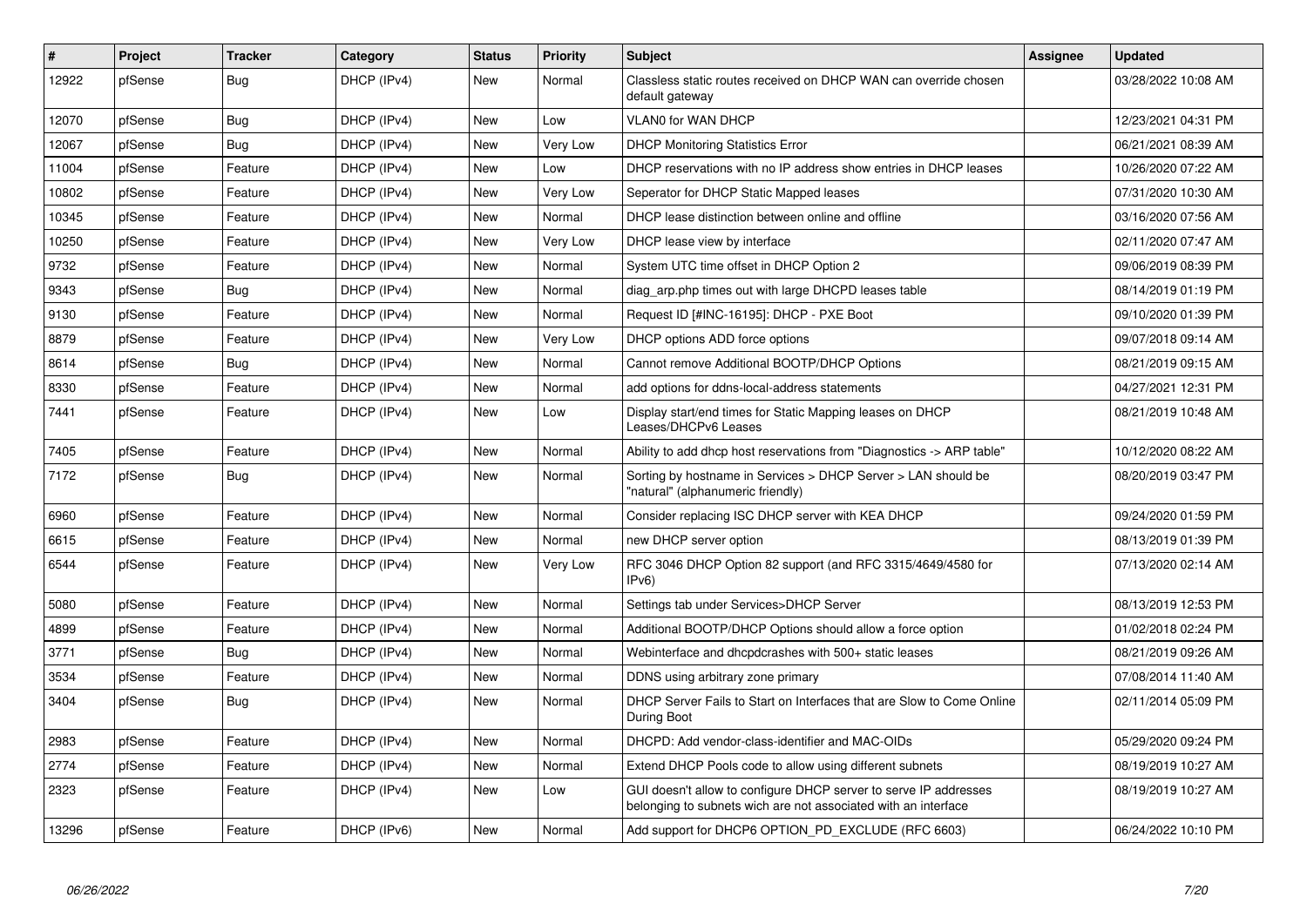| $\#$  | Project      | <b>Tracker</b> | Category          | <b>Status</b> | <b>Priority</b> | <b>Subject</b>                                                                                 | <b>Assignee</b> | <b>Updated</b>      |
|-------|--------------|----------------|-------------------|---------------|-----------------|------------------------------------------------------------------------------------------------|-----------------|---------------------|
| 13253 | pfSense      | <b>Bug</b>     | DHCP (IPv6)       | New           | Normal          | dhcp6c" is not restarted when applying settings when multiple WANs<br>are configured for DHCP6 |                 | 06/06/2022 02:58 PM |
| 13248 | pfSense      | Regression     | DHCP (IPv6)       | New           | Normal          | IPv6 Router Advertisements runs when config.xml does not contain an<br>entry for the interface |                 | 06/05/2022 07:44 PM |
| 13237 | pfSense      | <b>Bug</b>     | DHCP (IPv6)       | <b>New</b>    | Normal          | dhcp6c script cannot be executed safely                                                        |                 | 06/01/2022 11:20 AM |
| 12947 | pfSense      | <b>Bug</b>     | DHCP (IPv6)       | New           | Normal          | DHCP6 client does not take any action if the interface IPv6 address<br>changes during renewal  |                 | 06/19/2022 09:34 PM |
| 12823 | pfSense      | Bug            | DHCP (IPv6)       | New           | Normal          | Multiple DHCP6 WAN connections PPPoE interface 'defached' status                               |                 | 02/18/2022 05:39 AM |
| 12581 | pfSense      | Regression     | DHCP (IPv6)       | New           | Normal          | CARP IPv6 assigned address does not get advertised to endpoints with<br><b>RADV</b>            |                 | 12/16/2021 02:34 PM |
| 10822 | pfSense      | Bug            | DHCP (IPv6)       | New           | Normal          | Deprecated IPv6 prefix won't be announced as deprecated to clients                             |                 | 08/10/2020 09:23 AM |
| 10714 | pfSense      | <b>Bug</b>     | DHCP (IPv6)       | New           | Normal          | radyd only gives out the prefix of the "first" IPv6 address of an interface                    |                 | 10/06/2020 01:03 PM |
| 9575  | pfSense      | Feature        | DHCP (IPv6)       | <b>New</b>    | Very Low        | RFC 7078 - Distributing Address Selection Policy Using DHCPv6                                  |                 | 08/14/2019 02:39 PM |
| 9536  | pfSense      | Feature        | DHCP (IPv6)       | New           | Normal          | Support dynamic prefix in DHCPv6 Server                                                        |                 | 05/25/2022 04:27 AM |
| 9136  | pfSense      | Bug            | DHCP (IPv6)       | New           | High            | IPv6 Tracking Interfaces Lose IPv6 Address in Certain Cases                                    |                 | 04/21/2022 12:39 PM |
| 7821  | pfSense      | <b>Bug</b>     | DHCP (IPv6)       | New           | Normal          | GIF does not support broadcast                                                                 |                 | 08/29/2017 10:50 AM |
| 7734  | pfSense      | <b>Bug</b>     | DHCP (IPv6)       | New           | Normal          | Using opton ia pd0 does not renew prefix and prefix get dropped                                |                 | 07/31/2017 03:46 AM |
| 6691  | pfSense      | <b>Bug</b>     | DHCP (IPv6)       | New           | Normal          | dhcp6c quits after only two tries if no response was received                                  |                 | 12/07/2020 04:25 PM |
| 6283  | pfSense      | Feature        | DHCP (IPv6)       | New           | Normal          | Register DHCPv6 leases with DNS resolver                                                       |                 | 08/21/2019 10:48 AM |
| 6051  | pfSense      | <b>Bug</b>     | DHCP (IPv6)       | New           | Normal          | DHCPv6 Client Failure for additional WAN Address causes<br>2-seconds-service-restart-loop      |                 | 12/03/2020 01:08 AM |
| 5950  | pfSense      | Feature        | DHCP (IPv6)       | <b>New</b>    | Normal          | DHCPv6 Server support for PD of PD-obtained networks                                           |                 | 03/04/2016 03:04 AM |
| 3185  | pfSense      | Feature        | DHCP (IPv6)       | New           | Normal          | Accommodate a DHCPv6 failover-like mechanism                                                   |                 | 11/24/2017 10:44 AM |
| 12508 | pfSense      | Bug            | <b>DHCP Relay</b> | New           | Normal          | DHCP Relay over VPN                                                                            |                 | 11/06/2021 11:25 AM |
| 12120 | pfSense      | Feature        | <b>DHCP Relay</b> | New           | Normal          | Permit several sets of destination DHCP servers in DHCP relay                                  |                 | 07/11/2021 05:41 PM |
| 11149 | pfSense      | Bug            | <b>DHCP Relay</b> | <b>New</b>    | Normal          | DHCP relay won't start with DHCP server behind gateway                                         |                 | 03/22/2021 05:13 AM |
| 10715 | pfSense      | <b>Bug</b>     | <b>DHCP Relay</b> | New           | Normal          | DHCPv6 relay always uses the "first" IPv6 address of an interface                              |                 | 06/29/2020 05:01 AM |
| 9680  | pfSense      | Feature        | <b>DHCP Relay</b> | New           | Normal          | Seperate DHCP Server and relay per interface                                                   |                 | 02/27/2020 10:47 AM |
| 4680  | pfSense      | <b>Bug</b>     | <b>DHCP Relay</b> | New           | Normal          | DHCP relay does not work with DHCP server on other end of<br>OpenVPN tunnel                    |                 | 05/05/2015 06:55 PM |
| 12791 | pfSense Docs | New Content    | Diagnostics       | <b>New</b>    | Normal          | Diagnostic Information for Support (pfSense)                                                   |                 | 02/13/2022 08:49 PM |
| 12343 | pfSense      | Feature        | Diagnostics       | New           | Low             | Real time traffic monitoring                                                                   |                 | 09/06/2021 01:26 PM |
| 11856 | pfSense      | Feature        | Diagnostics       | New           | Normal          | Replace/add Alias or DNS names for known LAN addresses in the<br>State table                   |                 | 04/27/2021 08:01 AM |
| 9718  | pfSense      | Feature        | Diagnostics       | New           | Low             | Make diag_states_summary table sortable                                                        |                 | 10/06/2020 09:12 AM |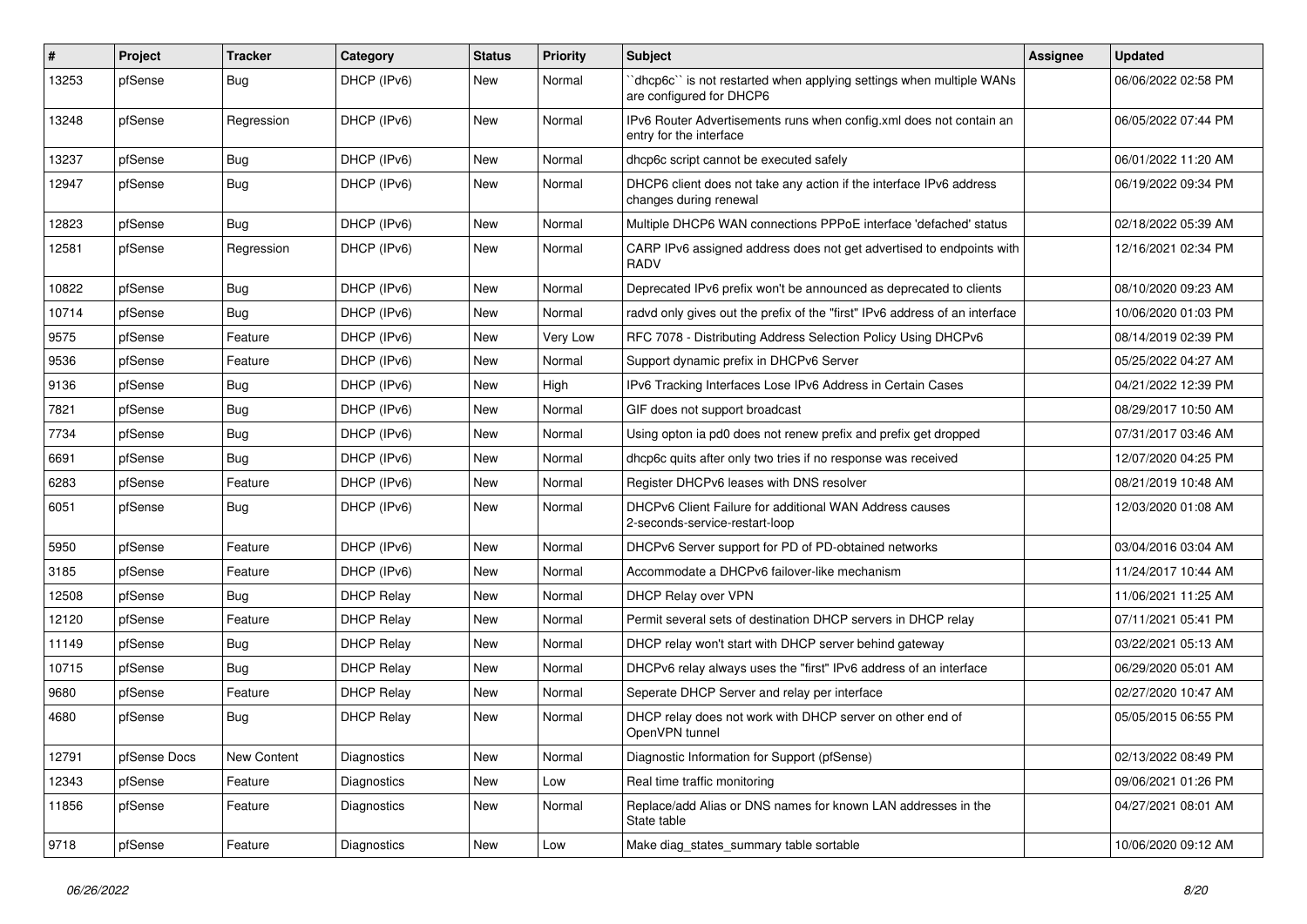| #     | Project      | <b>Tracker</b> | Category             | <b>Status</b> | <b>Priority</b> | <b>Subject</b>                                                                                                                | <b>Assignee</b> | <b>Updated</b>      |
|-------|--------------|----------------|----------------------|---------------|-----------------|-------------------------------------------------------------------------------------------------------------------------------|-----------------|---------------------|
| 7848  | pfSense      | Bug            | Diagnostics          | <b>New</b>    | Low             | NDP Table Sort by Expiration Error                                                                                            |                 | 08/26/2019 02:56 PM |
| 7590  | pfSense      | Bug            | Diagnostics          | New           | Normal          | diag edit do not save when nothing to sae (in directory browse view)                                                          |                 | 05/20/2017 05:04 PM |
| 7589  | pfSense      | Bug            | Diagnostics          | New           | Normal          | diag edit.php old print info box                                                                                              |                 | 05/20/2017 05:02 PM |
| 7459  | pfSense      | Feature        | Diagnostics          | <b>New</b>    | Low             | "Refresh" button for Diagnostics/Tables display                                                                               |                 | 08/21/2019 09:27 AM |
| 7442  | pfSense      | Feature        | Diagnostics          | New           | Low             | Suggestions for Diagnostics / ARP Table and Diagnostics / NDP Table                                                           |                 | 08/21/2019 09:27 AM |
| 6804  | pfSense      | Feature        | Diagnostics          | New           | Very Low        | Add row counter into Diagnostics -> Edit File                                                                                 |                 | 08/20/2019 03:44 PM |
| 5556  | pfSense      | Feature        | Diagnostics          | New           | Normal          | No error when downloading non-existing file on Diagnostics/Execute                                                            |                 | 08/20/2019 03:43 PM |
| 4914  | pfSense      | Feature        | Diagnostics          | <b>New</b>    | Low             | Packet Capture Settings                                                                                                       |                 | 08/20/2019 08:51 AM |
| 4456  | pfSense      | Feature        | Diagnostics          | New           | Normal          | Packet capture additional filtering options                                                                                   |                 | 08/20/2019 03:30 PM |
| 1656  | pfSense      | Feature        | Diagnostics          | <b>New</b>    | Normal          | Teach pfctl to kill states by port number                                                                                     |                 | 08/21/2019 09:55 AM |
| 12883 | pfSense Docs | Todo           | DNS.                 | New           | Normal          | Feedback on Services - DNS Resolver - Host Overrides                                                                          |                 | 02/28/2022 07:54 PM |
| 12139 | pfSense      | Feature        | <b>DNS Forwarder</b> | <b>New</b>    | Normal          | Add support in for specifying a DNSMASQ configuration file                                                                    |                 | 07/16/2021 09:45 PM |
| 7329  | pfSense      | Bug            | <b>DNS Forwarder</b> | <b>New</b>    | Low             | <b>DHCP Not Updating DNS</b>                                                                                                  |                 | 01/21/2022 09:16 PM |
| 2410  | pfSense      | Feature        | <b>DNS Forwarder</b> | New           | Normal          | Support name based aliasing via CNAMEs or some other mechanism.                                                               |                 | 12/11/2012 09:56 PM |
| 13254 | pfSense      | <b>Bug</b>     | <b>DNS Resolver</b>  | New           | Normal          | DNS resolver does not update "unbound.conf" file during link down<br>events                                                   |                 | 06/08/2022 07:55 AM |
| 12612 | pfSense      | Bug            | <b>DNS Resolver</b>  | <b>New</b>    | Normal          | DNS Resolver is restarted during every "rc.newwanip" event                                                                    |                 | 06/03/2022 07:13 AM |
| 12551 | pfSense      | Feature        | <b>DNS Resolver</b>  | New           | Low             | Add ability to set DNS resolver search domain list                                                                            |                 | 12/01/2021 11:18 AM |
| 11921 | pfSense      | Feature        | <b>DNS Resolver</b>  | New           | Very Low        | Feature Request: Compile unbound with EDNS Client Subnet (ECS)<br>module (--enable-subnet)                                    |                 | 05/14/2021 07:29 AM |
| 10624 | pfSense      | <b>Bug</b>     | <b>DNS Resolver</b>  | New           | Normal          | Unbound configuration memory leak with python module $+$ register<br>DHCP leases active                                       |                 | 02/26/2021 10:27 AM |
| 10342 | pfSense      | Bug            | <b>DNS Resolver</b>  | New           | Normal          | Unbound domain overrides stop resolving periodically. They only<br>resume after the service has been restarted.               |                 | 03/13/2020 10:35 AM |
| 10143 | pfSense      | Bug            | <b>DNS Resolver</b>  | New           | Normal          | System hostname DNS entry is assigned to the wrong IP on multi-wan<br>setups                                                  |                 | 12/31/2019 02:33 PM |
| 9654  | pfSense      | <b>Bug</b>     | <b>DNS Resolver</b>  | New           | Normal          | After reboot, the DNS resolver must be restarted before it will advertise<br>the ipv6 DNS address of the router.              |                 | 11/20/2020 03:12 AM |
| 9436  | pfSense      | Feature        | <b>DNS Resolver</b>  | <b>New</b>    | Normal          | Unbound: enable dnstap support                                                                                                |                 | 03/27/2019 07:54 PM |
| 9037  | pfSense      | <b>Bug</b>     | <b>DNS Resolver</b>  | New           | Normal          | Unbound not logging to syslog after reboot                                                                                    |                 | 10/12/2018 05:09 AM |
| 8236  | pfSense      | Feature        | <b>DNS Resolver</b>  | New           | Normal          | Ability to configure "forward-first" and "forward-host" options for more<br>robust domain overrides in DNS Resolver           |                 | 12/26/2017 01:26 AM |
| 7852  | pfSense      | Feature        | <b>DNS Resolver</b>  | New           | Normal          | Add views support to Unbound GUI                                                                                              |                 | 09/11/2017 12:26 PM |
| 7495  | pfSense      | Feature        | <b>DNS Resolver</b>  | New           | Low             | Ability to set TTL for local for Unbound host overrides and dhcp leases                                                       |                 | 03/06/2018 09:46 AM |
| 7152  | pfSense      | <b>Bug</b>     | <b>DNS Resolver</b>  | New           | Normal          | Unbound / DNS Resolver issue if "Register DHCP static mappings in<br>the DNS Resolver" set before wildcard DNS custom options |                 | 12/18/2021 04:59 PM |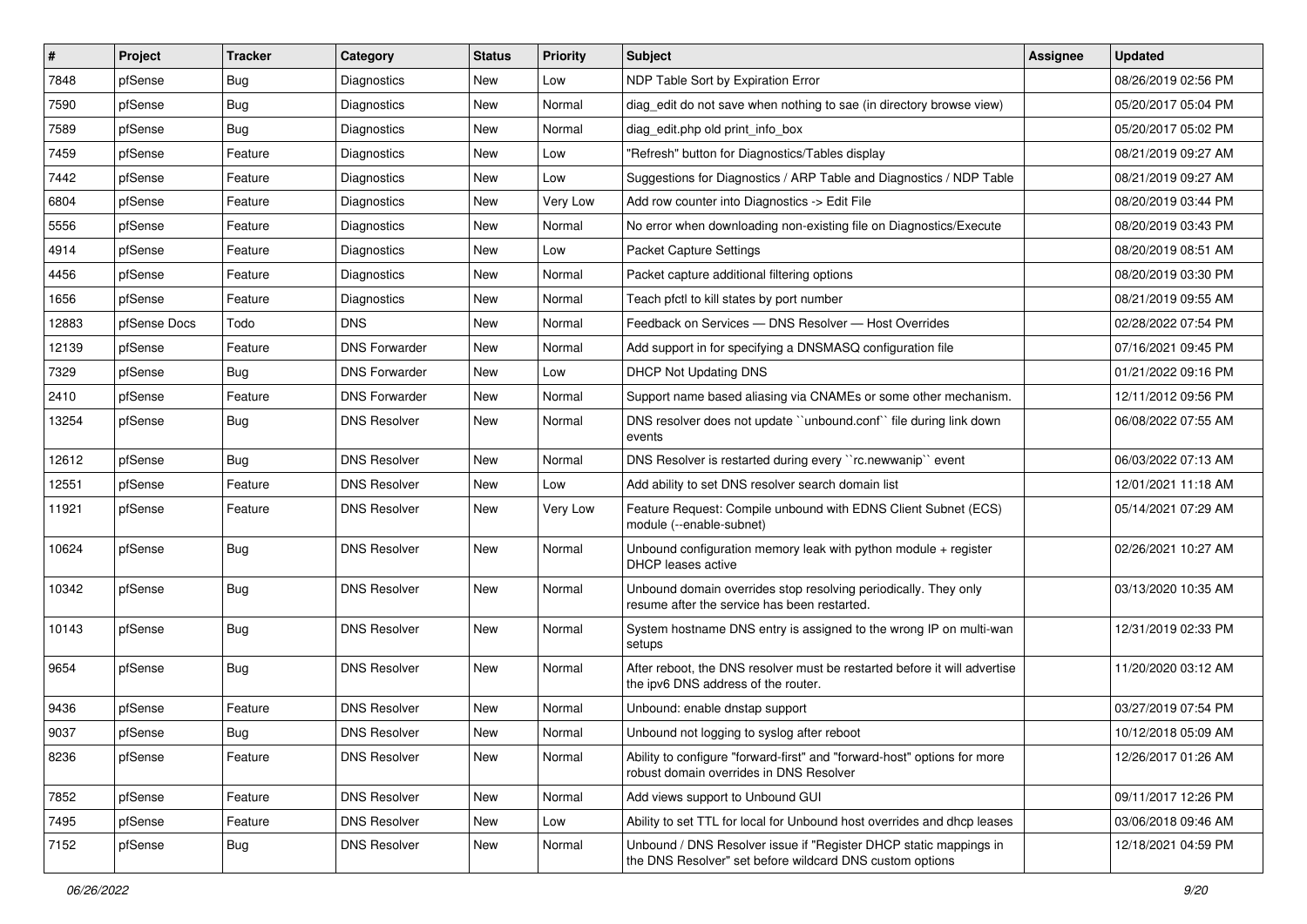| #     | Project             | <b>Tracker</b> | Category              | <b>Status</b> | <b>Priority</b> | Subject                                                                                                 | <b>Assignee</b> | <b>Updated</b>      |
|-------|---------------------|----------------|-----------------------|---------------|-----------------|---------------------------------------------------------------------------------------------------------|-----------------|---------------------|
| 6103  | pfSense             | Feature        | <b>DNS Resolver</b>   | New           | Normal          | DNS Resolver Outgoing Interfaces should be able to use Gateway<br>Groups                                |                 | 10/21/2019 08:02 AM |
| 4798  | pfSense             | Feature        | <b>DNS Resolver</b>   | New           | Normal          | Make host and domain overrides available to both DNS Resolver and<br><b>DNS Forwarder</b>               |                 | 06/29/2015 02:14 AM |
| 13167 | pfSense             | <b>Bug</b>     | Dynamic DNS           | New           | Normal          | phpDynDNS: DigitalOcean ddns update fails (bad request, invalid<br>character '-' in request_id)         |                 | 06/16/2022 09:30 PM |
| 12848 | pfSense             | Feature        | Dynamic DNS           | New           | Normal          | Evaluation of the DynDNS "Result Match" string                                                          |                 | 02/22/2022 02:01 AM |
| 12602 | pfSense             | Feature        | Dynamic DNS           | <b>New</b>    | Normal          | DHCPv6 should allow DDNS Client updates for hosts                                                       |                 | 12/15/2021 11:00 AM |
| 12063 | pfSense Docs        | Todo           | Dynamic DNS           | New           | Normal          | Feedback on Services - Dynamic DNS - Configuring RFC 2136<br>Dynamic DNS updates                        |                 | 06/18/2021 06:24 PM |
| 11177 | pfSense             | <b>Bug</b>     | Dynamic DNS           | New           | Normal          | DDNSv6 not using Check IP Services                                                                      |                 | 12/21/2020 05:02 AM |
| 11147 | pfSense             | Bug            | Dynamic DNS           | <b>New</b>    | Normal          | Domeneshop DynDNS IPv4 and IPv6                                                                         |                 | 12/09/2020 11:47 PM |
| 11084 | pfSense             | Feature        | Dynamic DNS           | <b>New</b>    | Normal          | Dynamic DNS include option to specify virtual IP addresses                                              |                 | 11/19/2020 01:26 PM |
| 10962 | pfSense             | Feature        | Dynamic DNS           | <b>New</b>    | Normal          | Add Cpanel support for Dynamic DNS Clients                                                              |                 | 12/28/2020 01:56 PM |
| 10000 | pfSense             | <b>Bug</b>     | Dynamic DNS           | New           | Normal          | Azure Dynamic DNS A and AAAA Records for Apex Zone                                                      |                 | 03/31/2020 09:03 AM |
| 9805  | pfSense             | <b>Bug</b>     | Dynamic DNS           | <b>New</b>    | Normal          | dynDNS cloudflare multiple entries                                                                      |                 | 10/02/2019 04:51 PM |
| 9664  | pfSense             | <b>Bug</b>     | Dynamic DNS           | New           | Normal          | DynDNS and Dual-wan problem with CloudFlare (works with No-Ip)                                          |                 | 08/03/2019 10:00 AM |
| 9504  | pfSense             | <b>Bug</b>     | Dynamic DNS           | New           | Normal          | Multiple Dynamic DNS update notifications for the same interface, not<br>differentiated by the hostname |                 | 05/07/2019 07:46 AM |
| 9063  | pfSense             | Feature        | Dynamic DNS           | New           | Normal          | Allow dynamic DNS client entry to specify which Check IP service to<br>use                              |                 | 10/24/2018 11:53 AM |
| 8500  | pfSense             | <b>Bug</b>     | Dynamic DNS           | New           | Low             | Incorrect categorization of status/info messages from phpDynDNS                                         |                 | 08/16/2019 12:50 PM |
| 8432  | pfSense             | <b>Bug</b>     | Dynamic DNS           | New           | Normal          | Dynamic DNS Client gives an error that it can't find IPv6 address when<br>WAN interface is a LAGG       |                 | 09/17/2020 05:23 AM |
| 8406  | pfSense             | Bug            | Dynamic DNS           | New           | Normal          | DDNS IPV6 Cloudflare Client does not detect PPOE address                                                |                 | 03/31/2018 11:56 AM |
| 7718  | pfSense             | Feature        | Dynamic DNS           | <b>New</b>    | Very Low        | Hostname for Custom DynDNS Updater.                                                                     |                 | 07/24/2017 10:05 AM |
| 7418  | pfSense             | Feature        | <b>Dynamic DNS</b>    | New           | Normal          | Dynamic dns should be sorted interface name                                                             |                 | 08/21/2019 08:58 AM |
| 7292  | pfSense             | Feature        | <b>Dynamic DNS</b>    | New           | Normal          | DynamicDNS configuration does not sync to HA secondary                                                  |                 | 02/21/2017 04:56 PM |
| 11235 | pfSense<br>Packages | <b>Bug</b>     | Filer                 | New           | Normal          | Filer run script when "state" unchanged                                                                 |                 | 01/08/2021 07:24 AM |
| 11178 | pfSense<br>Packages | Feature        | Filer                 | New           | Normal          | Filer do not ask what to do with previous filename                                                      |                 | 12/31/2020 02:45 AM |
| 13067 | pfSense             | Bug            | <b>FilterDNS</b>      | New           | Normal          | filterdns resolve interval is twice the intended value                                                  |                 | 04/17/2022 07:45 PM |
| 12770 | pfSense Docs        | Todo           | <b>Firewall Rules</b> | New           | Normal          | Feedback on Firewall - Configuring firewall rules                                                       |                 | 06/25/2022 03:25 PM |
| 12268 | pfSense Docs        | Todo           | <b>Firewall Rules</b> | New           | Normal          | Feedback on Firewall - Aliases                                                                          |                 | 08/17/2021 12:55 AM |
| 11184 | pfSense             | Bug            | FreeBSD               | New           | Normal          | PF: State policy cannot be configurable                                                                 |                 | 02/09/2021 02:43 AM |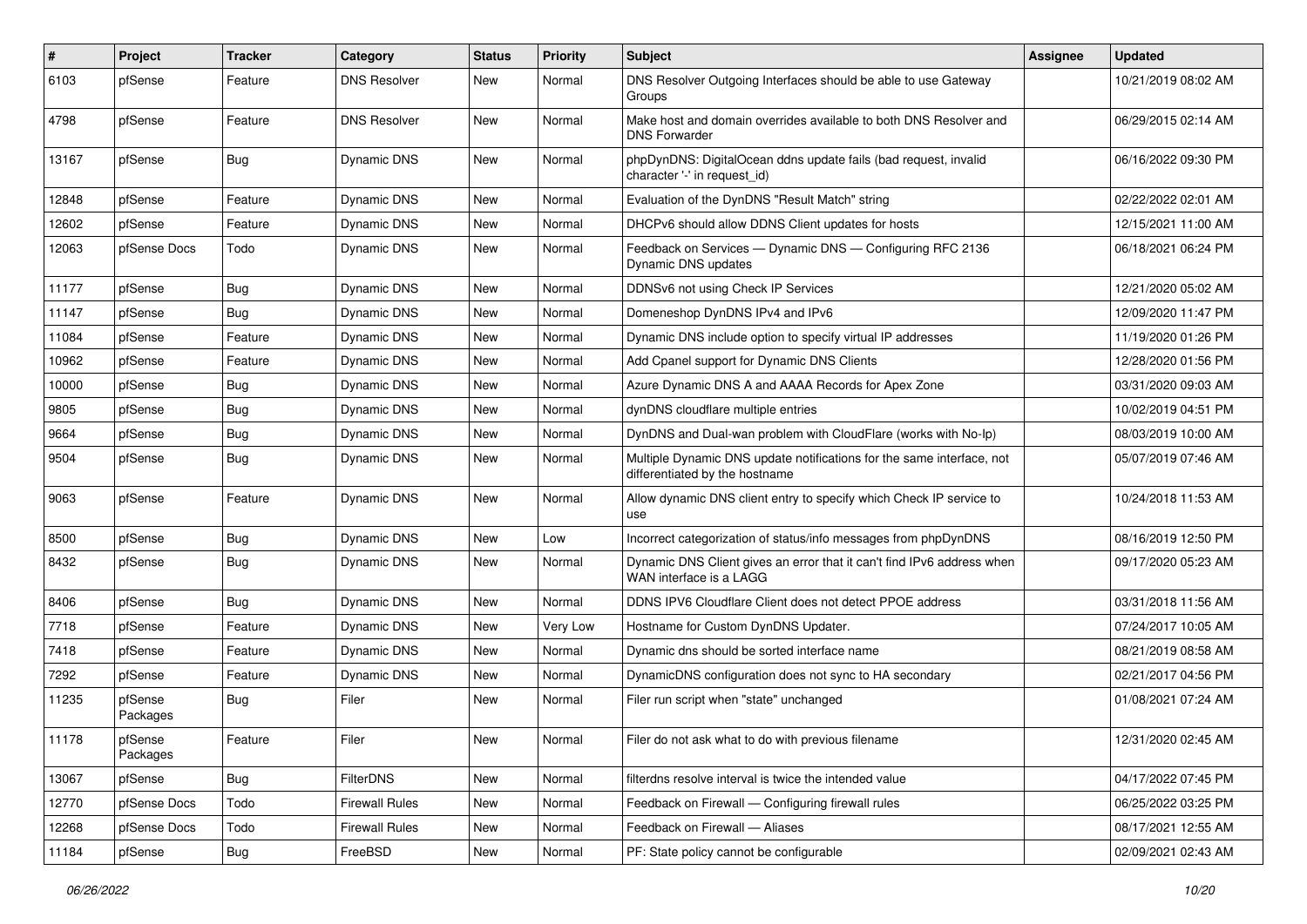| #     | Project             | <b>Tracker</b> | Category   | <b>Status</b> | <b>Priority</b> | <b>Subject</b>                                                                             | <b>Assignee</b> | <b>Updated</b>      |
|-------|---------------------|----------------|------------|---------------|-----------------|--------------------------------------------------------------------------------------------|-----------------|---------------------|
| 12982 | pfSense<br>Packages | Bug            | FreeRADIUS | <b>New</b>    | Normal          | FreeRadius RadReply table entries missing from pf                                          |                 | 06/19/2022 05:38 PM |
| 12286 | pfSense<br>Packages | Bug            | FreeRADIUS | <b>New</b>    | Normal          | Add support for ntlm auth in LDAP                                                          |                 | 08/20/2021 08:27 AM |
| 12126 | pfSense<br>Packages | <b>Bug</b>     | FreeRADIUS | New           | Normal          | freeradius3 0.15.7 31                                                                      |                 | 10/11/2021 08:21 AM |
| 11802 | pfSense<br>Packages | Bug            | FreeRADIUS | <b>New</b>    | Normal          | FreeRADIUS sync                                                                            |                 | 05/10/2021 04:18 AM |
| 11534 | pfSense<br>Packages | Regression     | FreeRADIUS | <b>New</b>    | High            | FreeRADIUS EAP anonymous connection forbidden out-of-tunnel                                |                 | 07/14/2021 02:32 AM |
| 11138 | pfSense<br>Packages | Feature        | FreeRADIUS | New           | Normal          | new WebGUI checkboxes needed                                                               |                 | 12/07/2020 08:28 AM |
| 11026 | pfSense<br>Packages | Feature        | FreeRADIUS | <b>New</b>    | Low             | Feedback on Packages - FreeRADIUS package                                                  |                 | 11/02/2020 07:21 AM |
| 10695 | pfSense<br>Packages | Bug            | FreeRADIUS | New           | Normal          | FreeRadius Accounting skipping MBs after reboot due to power down                          |                 | 06/24/2020 04:49 AM |
| 10377 | pfSense<br>Packages | Feature        | FreeRADIUS | New           | Very Low        | Allow usage of TOTP (Google-Authenticator) without PIN                                     |                 | 03/30/2020 11:43 AM |
| 9704  | pfSense<br>Packages | Feature        | FreeRADIUS | <b>New</b>    | Normal          | Enable filter_username                                                                     |                 | 08/27/2019 12:07 PM |
| 8836  | pfSense<br>Packages | Feature        | FreeRADIUS | New           | Normal          | Define Idap group vlan assignment in users file                                            |                 | 08/26/2018 07:53 AM |
| 8769  | pfSense<br>Packages | Feature        | FreeRADIUS | New           | Normal          | Allow FreeRADIUS users to change their own Passwords and Pins                              |                 | 10/11/2018 11:34 AM |
| 8589  | pfSense<br>Packages | <b>Bug</b>     | FreeRADIUS | New           | Normal          | FreeRadius 0.15.5_2 ignoring tunnelled-reply=no                                            |                 | 02/18/2019 03:40 PM |
| 8513  | pfSense<br>Packages | <b>Bug</b>     | FreeRADIUS | New           | High            | Freeradius 3.x Idap problem                                                                |                 | 02/18/2019 05:22 PM |
| 8264  | pfSense<br>Packages | Bug            | FreeRADIUS | New           | Normal          | Radiusd restart on WAN change results in freeradius not running (and<br>possible solution) |                 | 04/21/2022 12:39 PM |
| 8224  | pfSense<br>Packages | Feature        | FreeRADIUS | New           | Normal          | Add "OU" field to FreeRADIUS page                                                          |                 | 02/21/2018 12:53 AM |
| 8161  | pfSense<br>Packages | Feature        | FreeRADIUS | New           | Very Low        | Add virtual server support to FreeRadius                                                   |                 | 12/05/2017 01:57 PM |
| 8031  | pfSense<br>Packages | Feature        | FreeRADIUS | New           | Normal          | FreeRADIUS copy entry function                                                             |                 | 08/16/2019 01:01 PM |
| 7608  | pfSense<br>Packages | Feature        | FreeRADIUS | New           | Very Low        | Captive Portal amount of traffic Account + Free Radius+Mysql                               |                 | 05/28/2017 09:08 AM |
| 7403  | pfSense<br>Packages | <b>Bug</b>     | FreeRADIUS | New           | Normal          | Captive Portal + freeradius2 + MySQL problems with German Umlaut                           |                 | 03/17/2017 09:12 AM |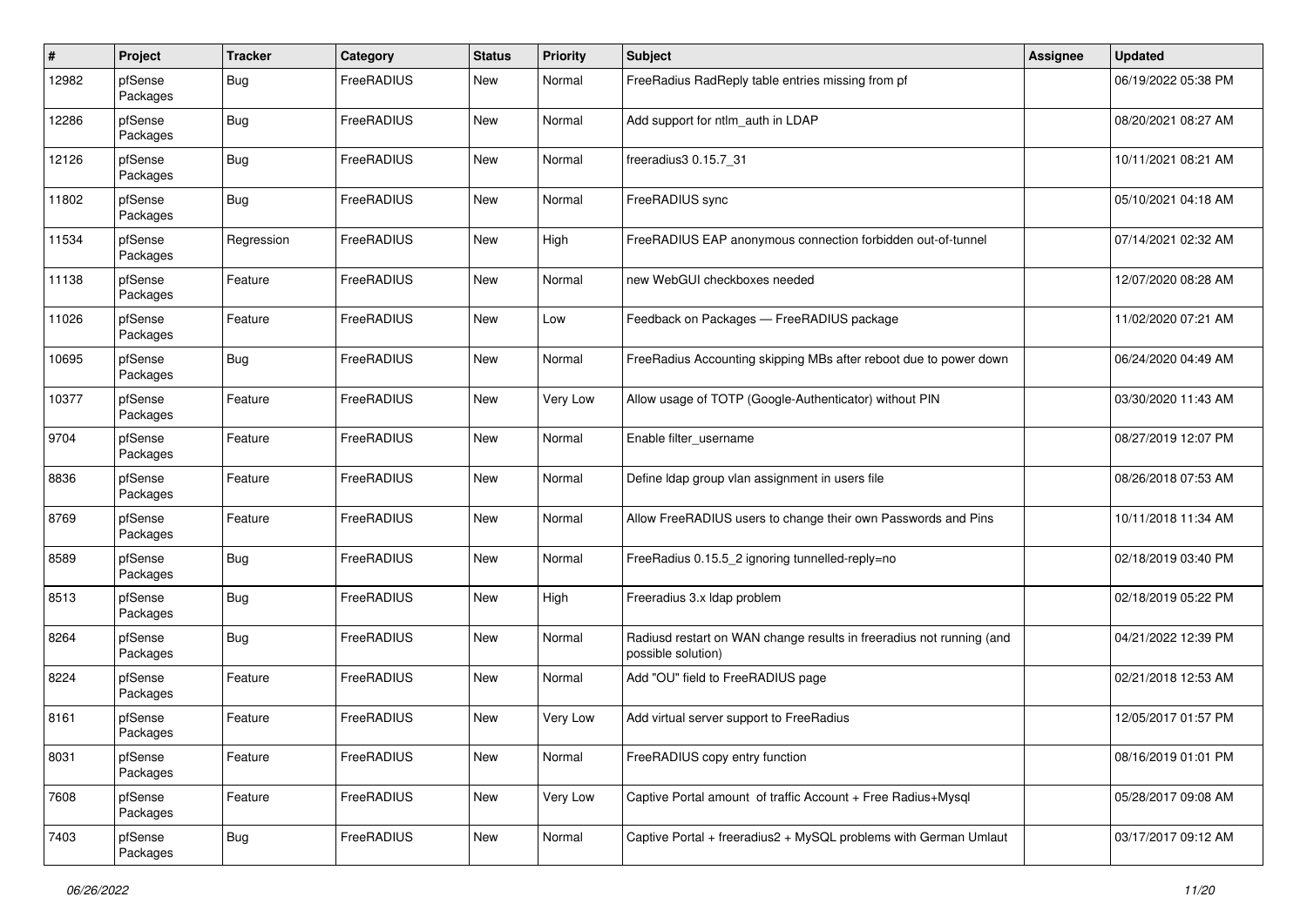| $\sharp$ | Project             | <b>Tracker</b> | Category                  | <b>Status</b> | <b>Priority</b> | <b>Subject</b>                                                                                                                                                     | Assignee | <b>Updated</b>      |
|----------|---------------------|----------------|---------------------------|---------------|-----------------|--------------------------------------------------------------------------------------------------------------------------------------------------------------------|----------|---------------------|
| 4506     | pfSense<br>Packages | Feature        | FreeRADIUS                | New           | Normal          | FreeRADIUS groups/hunt groups                                                                                                                                      |          | 03/10/2015 08:51 PM |
| 12889    | pfSense<br>Packages | Feature        | <b>FRR</b>                | <b>New</b>    | Normal          | FRR GUI add set ipv6 next-hop global                                                                                                                               |          | 03/02/2022 06:10 AM |
| 12751    | pfSense<br>Packages | <b>Bug</b>     | <b>FRR</b>                | <b>New</b>    | Normal          | Improve FRR route restoration after gateway events                                                                                                                 |          | 02/06/2022 11:07 PM |
| 12084    | pfSense<br>Packages | <b>Bug</b>     | <b>FRR</b>                | <b>New</b>    | Normal          | libfrr.so.0 error on SG-1100                                                                                                                                       |          | 06/26/2021 08:22 AM |
| 11963    | pfSense<br>Packages | Feature        | <b>FRR</b>                | <b>New</b>    | Normal          | Dynamically change OSPF interface costs on selected interfaces on<br>CARP event                                                                                    |          | 05/26/2021 04:13 AM |
| 11841    | pfSense<br>Packages | Bug            | <b>FRR</b>                | New           | Normal          | FRR access lists default bahavior changed to permit by default                                                                                                     |          | 04/22/2021 09:52 AM |
| 11837    | pfSense<br>Packages | Feature        | <b>FRR</b>                | <b>New</b>    | Low             | Increase field length of FRR Networks in Access Lists and Prefix Lists                                                                                             |          | 04/22/2021 07:10 AM |
| 11835    | pfSense<br>Packages | <b>Bug</b>     | <b>FRR</b>                | New           | Normal          | FRR OSPF redistributed connected routes disappearing                                                                                                               |          | 04/22/2021 07:11 AM |
| 11823    | pfSense<br>Packages | Feature        | <b>FRR</b>                | New           | Normal          | Route handling enhancements                                                                                                                                        |          | 04/19/2021 06:23 PM |
| 11703    | pfSense<br>Packages | Feature        | <b>FRR</b>                | <b>New</b>    | Normal          | add Krill and Routinator support BGP RPKI                                                                                                                          |          | 03/18/2021 07:47 PM |
| 11650    | pfSense<br>Packages | <b>Bug</b>     | <b>FRR</b>                | <b>New</b>    | Very Low        | FRR configuration broken on restore of manually edited FRR config<br>sections                                                                                      |          | 03/10/2021 08:50 AM |
| 11158    | pfSense<br>Packages | <b>Bug</b>     | <b>FRR</b>                | New           | High            | <b>FRR Prefix Lists</b>                                                                                                                                            |          | 12/30/2020 04:55 PM |
| 10935    | pfSense<br>Packages | <b>Bug</b>     | <b>FRR</b>                | <b>New</b>    | Normal          | FRR 0.6.7-6 - BGPD service recycled IPv6 without Route Map                                                                                                         |          | 12/30/2020 05:00 PM |
| 10516    | pfSense<br>Packages | <b>Bug</b>     | <b>FRR</b>                | <b>New</b>    | Normal          | <b>FRR Access list</b>                                                                                                                                             |          | 12/06/2020 11:02 PM |
| 10503    | pfSense<br>Packages | Bug            | FRR                       | New           | Normal          | Flapping any GW in multi-WAN influences restating all IPsec tunnels in<br>FRR which leads to dropping all IPsec VTI static routes and related<br><b>BGP</b> issues |          | 05/08/2020 07:51 PM |
| 10358    | pfSense<br>Packages | Feature        | <b>FRR</b>                | New           | Very Low        | <b>Stage FRR Configuration Changes</b>                                                                                                                             |          | 03/19/2020 06:48 AM |
| 13242    | pfSense             | Feature        | Gateway Monitoring        | New           | Normal          | Enhancements to static route creation/deletion for dpinger monitor IPs                                                                                             |          | 06/03/2022 11:20 AM |
| 13076    | pfSense             | <b>Bug</b>     | <b>Gateway Monitoring</b> | New           | Normal          | Marking a gateway as down does not affect IPsec entries using<br>gateway groups                                                                                    |          | 06/03/2022 10:32 AM |
| 7671     | pfSense             | Feature        | Gateway Monitoring        | New           | Normal          | Gateway Monitoring Via Custom Script or Telnet.                                                                                                                    |          | 09/18/2020 02:59 PM |
| 3859     | pfSense             | Feature        | Gateway Monitoring        | New           | Low             | Make it possible to set the source IP address for gateway monitoring                                                                                               |          | 11/06/2016 10:12 PM |
| 13294    | pfSense             | Feature        | Gateways                  | New           | Low             | Change gateway name                                                                                                                                                |          | 06/22/2022 06:07 PM |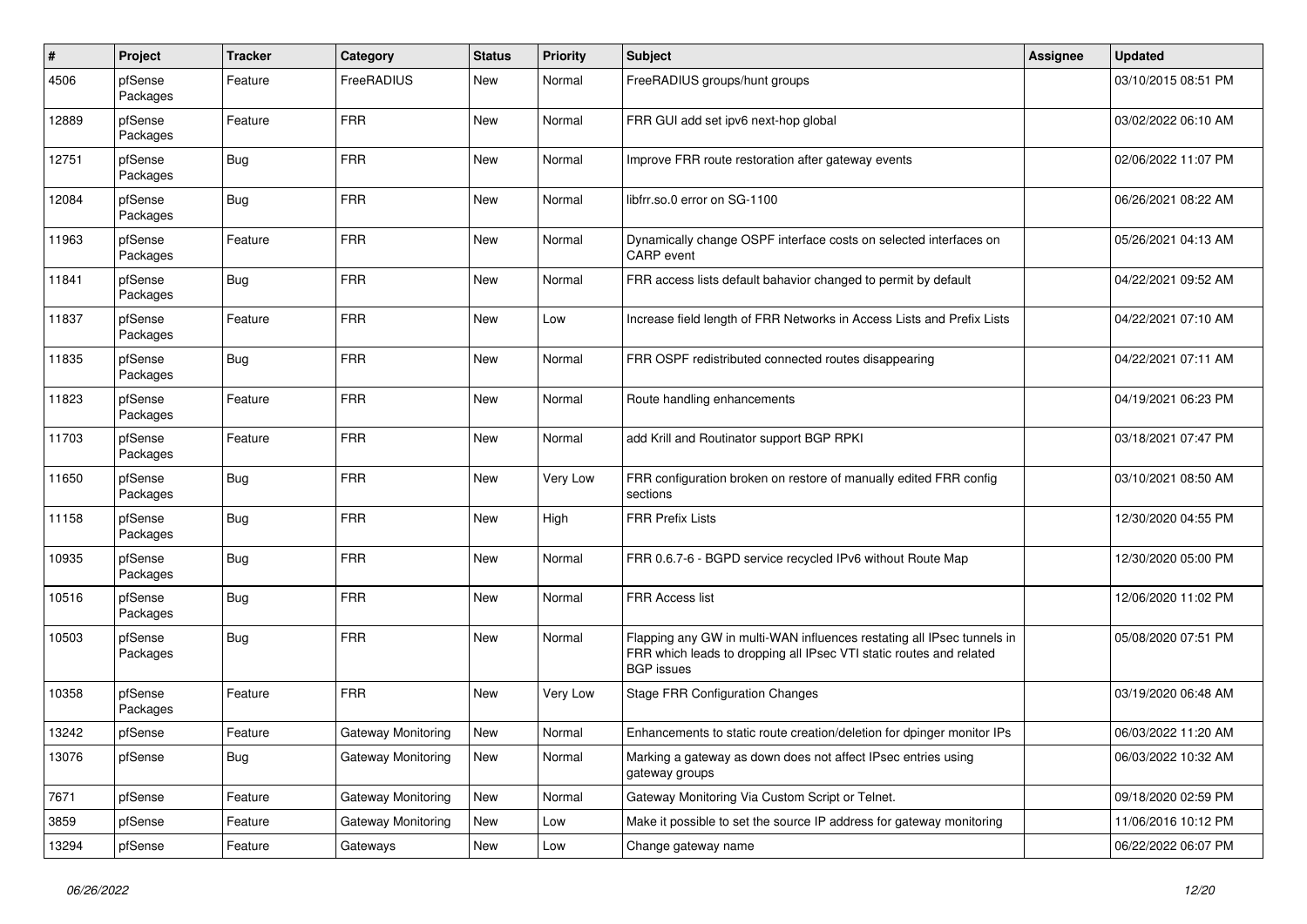| $\vert$ # | Project             | <b>Tracker</b>     | Category | <b>Status</b> | <b>Priority</b> | <b>Subject</b>                                                                              | <b>Assignee</b> | <b>Updated</b>      |
|-----------|---------------------|--------------------|----------|---------------|-----------------|---------------------------------------------------------------------------------------------|-----------------|---------------------|
| 12857     | pfSense             | Bug                | Gateways | <b>New</b>    | Normal          | Firewall gateway goes away when making changes to Bridge0 device                            |                 | 02/27/2022 11:20 AM |
| 12764     | pfSense             | <b>Bug</b>         | Gateways | <b>New</b>    | Normal          | VTI gateway status is pending after assigning the VTI interface                             |                 | 02/07/2022 05:41 AM |
| 12632     | pfSense             | Bug                | Gateways | <b>New</b>    | High            | Assigning a /30 WAN IP address at the console does not save the<br>gateway correctly        |                 | 05/17/2022 02:28 PM |
| 12077     | pfSense             | Feature            | Gateways | <b>New</b>    | Normal          | Allow stick-connections per gateway group                                                   |                 | 06/24/2021 08:45 AM |
| 11213     | pfSense             | Feature            | Gateways | <b>New</b>    | Low             | Option to mark gateway as down directly from Table                                          |                 | 01/03/2021 07:09 AM |
| 9650      | pfSense             | <b>Bug</b>         | Gateways | <b>New</b>    | Normal          | IPv6 connection drops (ir-)regular on Kabelvodafone (German cable<br>ISP)                   |                 | 07/27/2019 07:14 AM |
| 8846      | pfSense             | Bug                | Gateways | <b>New</b>    | Low             | Misleading gateway error message adding/editing static routes using a<br>disabled interface |                 | 08/21/2019 11:29 AM |
| 8743      | pfSense             | Todo               | Gateways | <b>New</b>    | Low             | Gateway Groups page should list gateways in tier order                                      |                 | 08/14/2019 12:16 PM |
| 8343      | pfSense             | Bug                | Gateways | <b>New</b>    | Normal          | Gateway Routes (Default Routes) not removed in Kernel when<br>removed from GUI              |                 | 05/14/2020 01:22 AM |
| 12805     | pfSense Docs        | <b>New Content</b> | General  | <b>New</b>    | Very Low        | Add documentation about what triggers a notfication                                         |                 | 02/15/2022 05:10 PM |
| 12804     | pfSense Docs        | <b>New Content</b> | General  | <b>New</b>    | Very Low        | Create Slack documentation                                                                  |                 | 02/15/2022 04:59 PM |
| 12570     | pfSense Docs        | Correction         | General  | <b>New</b>    | Normal          | Active appliance list missing 6100                                                          |                 | 12/06/2021 11:41 AM |
| 12214     | pfSense Docs        | Todo               | General  | <b>New</b>    | Low             | Connect to WebGui.                                                                          |                 | 08/05/2021 04:39 AM |
| 12465     | pfSense<br>Packages | Feature            | haproxy  | <b>New</b>    | Normal          | Add forwardfor advanced usecases                                                            |                 | 10/16/2021 07:35 PM |
| 12427     | pfSense<br>Packages | Todo               | haproxy  | <b>New</b>    | Normal          | ha-proxy: action order in the GUI is not keeped in the resulting<br>ha-proxy configuration  |                 | 10/06/2021 07:02 AM |
| 11036     | pfSense<br>Packages | <b>Bug</b>         | haproxy  | <b>New</b>    | Normal          | <b>HAproxy ACL</b>                                                                          |                 | 02/11/2022 11:27 AM |
| 11000     | pfSense<br>Packages | <b>Bug</b>         | haproxy  | <b>New</b>    | Very Low        | haproxy deprecated trick suggested                                                          |                 | 12/23/2020 02:55 PM |
| 9648      | pfSense<br>Packages | Feature            | haproxy  | <b>New</b>    | Very Low        | Multiple node Sync HAProxy configuration to backup CARP members<br>via XMLRPC.              |                 | 07/25/2019 10:04 AM |
| 9599      | pfSense<br>Packages | Feature            | haproxy  | <b>New</b>    | Normal          | Support for "peers" in HAproxy                                                              |                 | 06/25/2019 01:47 AM |
| 9500      | pfSense<br>Packages | <b>Bug</b>         | haproxy  | <b>New</b>    | Normal          | HAproxy does not delete non-applicable action config                                        |                 | 01/18/2022 06:28 AM |
| 9261      | pfSense<br>Packages | <b>Bug</b>         | haproxy  | <b>New</b>    | Normal          | haproxy GUI failure                                                                         |                 | 01/08/2019 12:41 PM |
| 9247      | pfSense<br>Packages | <b>Bug</b>         | haproxy  | <b>New</b>    | Low             | HAProxy multiple server selection on stats pages doesn't work                               |                 | 01/02/2019 04:44 PM |
| 9077      | pfSense<br>Packages | Feature            | haproxy  | <b>New</b>    | Normal          | haproxy UI: Add seperator lines                                                             |                 | 10/29/2018 06:06 AM |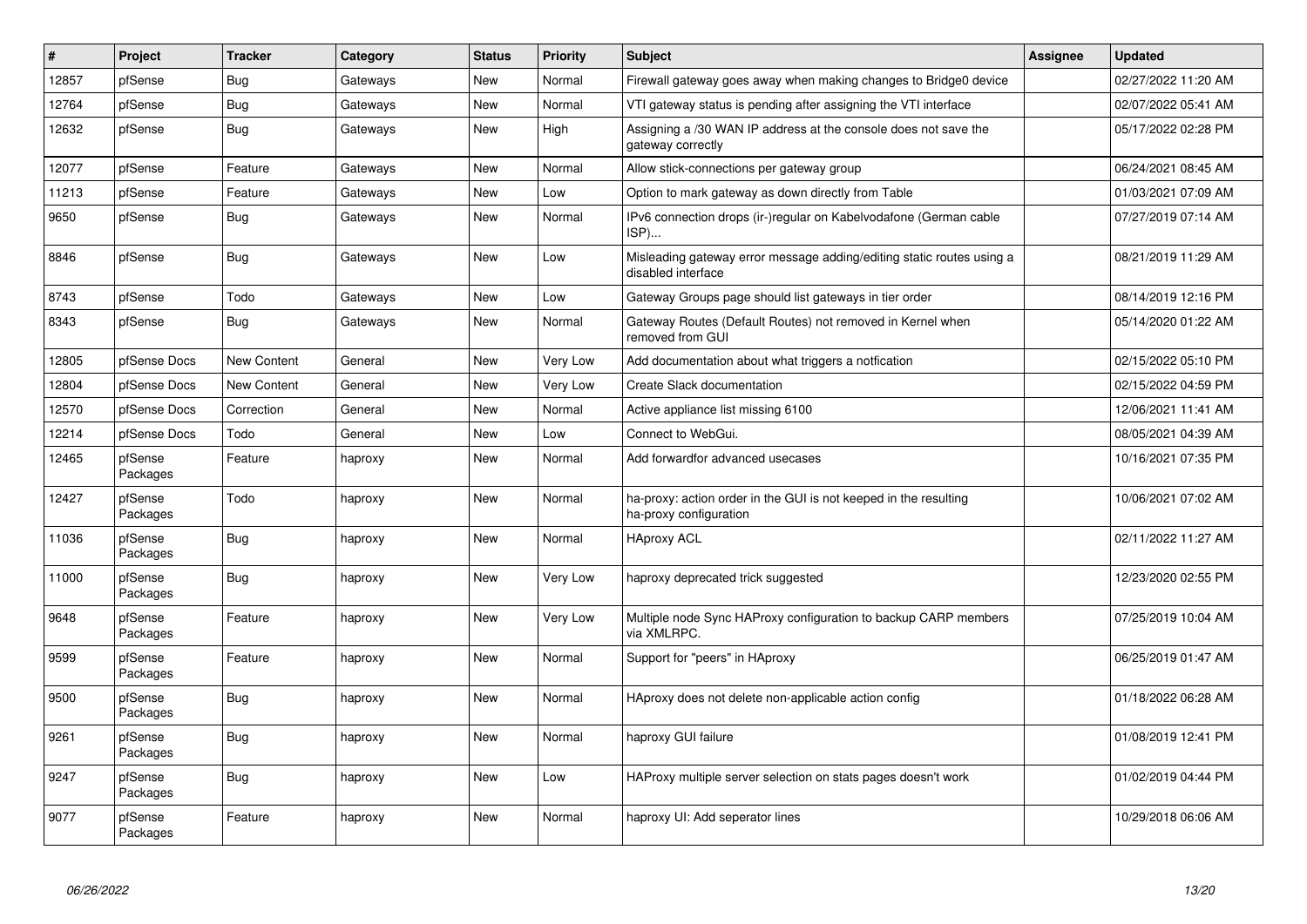| #     | Project             | <b>Tracker</b>     | Category           | <b>Status</b> | <b>Priority</b> | <b>Subject</b>                                                                                             | <b>Assignee</b> | <b>Updated</b>      |
|-------|---------------------|--------------------|--------------------|---------------|-----------------|------------------------------------------------------------------------------------------------------------|-----------------|---------------------|
| 8982  | pfSense<br>Packages | Feature            | haproxy            | <b>New</b>    | Normal          | HAproxy ACL support for map in configuration UI                                                            |                 | 06/25/2019 01:49 AM |
| 8902  | pfSense<br>Packages | <b>Bug</b>         | haproxy            | <b>New</b>    | Normal          | HAproxy package not use custom DNS for lookup on apply new config                                          |                 | 09/16/2018 08:16 AM |
| 8869  | pfSense<br>Packages | Feature            | haproxy            | New           | Normal          | HAproxy should use RFC 7919 DH parameter files                                                             |                 | 10/17/2018 10:46 AM |
| 8438  | pfSense<br>Packages | <b>Bug</b>         | haproxy            | New           | High            | haproxy: can't use ACL for cert with http-response actions                                                 |                 | 05/24/2018 01:12 PM |
| 8232  | pfSense<br>Packages | Feature            | haproxy            | New           | Normal          | different ssl options based on the sni name                                                                |                 | 01/30/2019 10:36 AM |
| 8213  | pfSense<br>Packages | <b>Bug</b>         | haproxy            | New           | Normal          | acl src file not populated from alias                                                                      |                 | 12/21/2017 02:02 PM |
| 8121  | pfSense<br>Packages | Feature            | haproxy            | New           | Normal          | haproxy, allow to generate backends even they don't seem to be used                                        |                 | 11/23/2017 04:04 AM |
| 7686  | pfSense<br>Packages | Feature            | haproxy            | New           | Normal          | Add option in HAProxy to configure SSL defaults based on the Mozilla<br><b>SSL Configuration Generator</b> |                 | 08/16/2019 01:09 PM |
| 7462  | pfSense<br>Packages | <b>Bug</b>         | haproxy            | <b>New</b>    | Normal          | HAproxy not rebinding properly after WAN DHCP IP change                                                    |                 | 01/11/2018 09:15 AM |
| 6861  | pfSense<br>Packages | <b>Bug</b>         | haproxy            | <b>New</b>    | Normal          | Ha-Proxy duplicated backend used in place of original backend                                              |                 | 02/18/2019 05:30 PM |
| 6784  | pfSense<br>Packages | Bug                | haproxy            | New           | Normal          | HAProxy version .48 will not use URL Table Alias for front end listener                                    |                 | 02/18/2019 05:32 PM |
| 12861 | pfSense Docs        | Correction         | Hardware           | <b>New</b>    | Normal          | pfSense hardware tuning guide references obsolete interface loader<br>variable & buffer limits             |                 | 02/23/2022 05:31 PM |
| 12659 | pfSense Docs        | Todo               | Hardware           | New           | Normal          | Feedback on Hardware - Hardware Tuning and Troubleshooting -<br>Flow Control for ix                        |                 | 01/16/2022 10:22 AM |
| 12597 | pfSense Docs        | <b>New Content</b> | Hardware           | New           | Normal          | How to reset IPMI settings and password for Netgate appliances                                             |                 | 05/07/2022 12:33 PM |
| 12461 | pfSense Docs        | Todo               | Hardware           | New           | Normal          | Improve macOS Serial Command Instructions                                                                  |                 | 10/15/2021 03:47 PM |
| 12237 | pfSense Docs        | Todo               | Hardware           | <b>New</b>    | Normal          | Feedback on Hardware - Hardware Tuning and Troubleshooting                                                 |                 | 08/10/2021 03:13 AM |
| 13206 | pfSense Plus        | <b>Bug</b>         | Hardware / Drivers | <b>New</b>    | Normal          | SG-3100 LED GPIO hangs                                                                                     |                 | 06/11/2022 07:01 PM |
| 13003 | pfSense             | <b>Bug</b>         | Hardware / Drivers | <b>New</b>    | Normal          | Malicious Driver Detection event on ixl driver                                                             |                 | 06/25/2022 05:00 PM |
| 12832 | pfSense Plus        | Feature            | Hardware / Drivers | <b>New</b>    | Very Low        | 6100 configurable Blinking Blue LED                                                                        |                 | 02/22/2022 07:30 AM |
| 12607 | pfSense Plus        | Bug                | Hardware / Drivers | New           | High            | Instability with Snort Inline with AWS Instances                                                           |                 | 01/10/2022 09:03 PM |
| 12534 | pfSense Plus        | Feature            | Hardware / Drivers | New           | Normal          | Generate a ISO Image for Remote Restore of pfSense Plus on the<br>XG-1537 and 1541 units with IPMI         |                 | 05/30/2022 10:28 AM |
| 12300 | pfSense             | Feature            | Hardware / Drivers | New           | Normal          | Add Aquantia Atlantic driver to pfsense                                                                    |                 | 09/14/2021 06:49 AM |
| 11876 | pfSense             | Feature            | Hardware / Drivers | New           | Normal          | OpenSSL does not use QAT acceleration on pfSense Plus<br>21.02-RELEASE-p1 or 21.05-DEVELOPMENT             |                 | 05/03/2021 08:02 AM |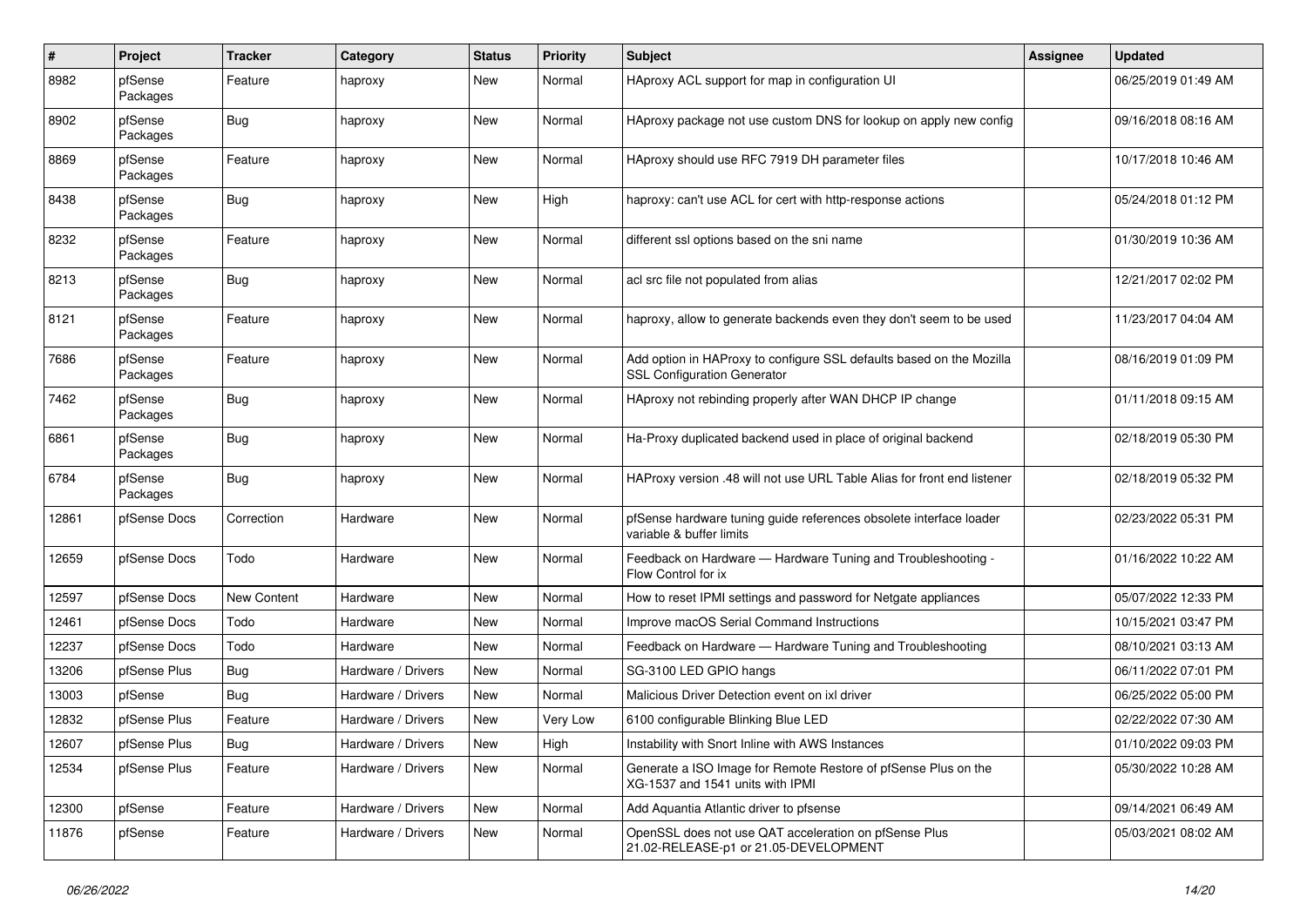| #     | Project      | <b>Tracker</b>     | Category                 | <b>Status</b> | <b>Priority</b> | <b>Subject</b>                                                                               | <b>Assignee</b> | <b>Updated</b>      |
|-------|--------------|--------------------|--------------------------|---------------|-----------------|----------------------------------------------------------------------------------------------|-----------------|---------------------|
| 11770 | pfSense Plus | Bug                | Hardware / Drivers       | New           | Normal          | Pantech UML295 USB Modem No Longer Functional                                                |                 | 04/01/2021 11:28 AM |
| 11732 | pfSense Plus | Feature            | Hardware / Drivers       | <b>New</b>    | Normal          | Add VXLAN Support to pfSense Plus                                                            |                 | 03/15/2022 02:35 AM |
| 11731 | pfSense      | Bug                | Hardware / Drivers       | New           | Normal          | Missing support for Realtek USB NICs                                                         |                 | 03/30/2021 04:32 AM |
| 11438 | pfSense      | Feature            | Hardware / Drivers       | <b>New</b>    | Low             | Allow multiple cryptographic accelerator modules to be loaded at the<br>same time            |                 | 02/18/2021 12:40 PM |
| 10805 | pfSense      | Feature            | Hardware / Drivers       | <b>New</b>    | Normal          | Intel QAT (QuickAssist) encryption support for PfSense                                       |                 | 07/31/2020 03:13 PM |
| 10584 | pfSense      | <b>Bug</b>         | Hardware / Drivers       | New           | Normal          | SG-3100 with M.2: shutdown instead of reboot                                                 |                 | 07/21/2020 03:08 AM |
| 9800  | pfSense      | Feature            | Hardware / Drivers       | <b>New</b>    | Normal          | Add toggle for net.isr.dispatch=deferred in GUI                                              |                 | 09/29/2019 06:18 AM |
| 7720  | pfSense      | Feature            | Hardware / Drivers       | New           | Normal          | Add general watchdog kernel modules (like ichwd) and watchdogd<br>support in the GUI.        |                 | 08/19/2019 01:20 PM |
| 6574  | pfSense      | Feature            | Hardware / Drivers       | <b>New</b>    | Normal          | Support USB RNDIS network interfaces                                                         |                 | 08/20/2019 08:46 AM |
| 12411 | pfSense Docs | Todo               | <b>High Availability</b> | <b>New</b>    | Normal          | Feedback on High Availability - pfSense XML-RPC Config Sync<br>Overview                      |                 | 09/29/2021 10:39 AM |
| 11739 | pfSense Docs | New Content        | <b>High Availability</b> | <b>New</b>    | Normal          | Manual Outbound NAT rules in HA setup                                                        |                 | 07/09/2021 08:26 AM |
| 11714 | pfSense Docs | <b>New Content</b> | <b>High Availability</b> | New           | Normal          | Feedback on Troubleshooting - Troubleshooting High Availability<br><b>DHCP Failover</b>      |                 | 03/21/2021 05:58 PM |
| 10732 | pfSense      | Feature            | <b>High Availability</b> | New           | Very Low        | Warning banner for secondary HA node                                                         |                 | 12/23/2021 03:34 AM |
| 8474  | pfSense      | Feature            | <b>High Availability</b> | <b>New</b>    | Low             | Easier Conversion to HA Pair from Existing Non-HA Firewall                                   |                 | 04/19/2018 11:52 PM |
| 13277 | pfSense      | <b>Bug</b>         | <b>IGMP Proxy</b>        | New           | Normal          | IGMP Proxy webConfigurator Page Always Produces Error                                        |                 | 06/16/2022 07:50 PM |
| 13276 | pfSense      | Bug                | <b>IGMP Proxy</b>        | New           | Normal          | IGMP Proxy Error Message for Logging Links to System Log Instead of<br>Routing Log           |                 | 06/16/2022 07:48 PM |
| 11954 | pfSense      | Feature            | <b>IGMP Proxy</b>        | <b>New</b>    | Normal          | Multicast limits                                                                             |                 | 05/25/2021 12:36 AM |
| 11953 | pfSense      | <b>Bug</b>         | <b>IGMP Proxy</b>        | New           | Normal          | XG-1541 crashes when igmpproxy is enabled and network interfaces<br>status change            |                 | 05/24/2021 04:55 PM |
| 10150 | pfSense      | Bug                | <b>IGMP Proxy</b>        | New           | Normal          | IGMP Proxy does not scale to hundreds of streams                                             |                 | 01/03/2020 02:56 AM |
| 9338  | pfSense      | <b>Bug</b>         | <b>IGMP Proxy</b>        | <b>New</b>    | Normal          | igmpproxy ignoring downstream vlan interface                                                 |                 | 02/22/2019 03:48 AM |
| 8711  | pfSense      | <b>Bug</b>         | <b>IGMP Proxy</b>        | New           | Normal          | igmpproxy with PPPoE Interfaces                                                              |                 | 07/28/2018 09:21 AM |
| 3862  | pfSense      | Feature            | <b>IGMP Proxy</b>        | New           | Normal          | Allow configuration of IGMP proxy's 'quickleave' parameter from the<br>web interface         |                 | 04/05/2016 03:24 AM |
| 3382  | pfSense      | Bug                | <b>IGMP Proxy</b>        | <b>New</b>    | Normal          | IGMPPROXY fails with more than 32 interfaces                                                 |                 | 07/12/2016 11:01 PM |
| 12974 | pfSense Plus | <b>Bug</b>         | Installer                | New           | Normal          | Typing anything into 1100/2100 recovery installer causes process to<br>stop                  |                 | 06/05/2022 04:10 PM |
| 12960 | pfSense      | <b>Bug</b>         | Installer                | New           | Normal          | VGA installer image defaults to serial console, serial console is default<br>in GUI settings |                 | 05/10/2022 03:19 PM |
| 12813 | pfSense      | Feature            | Installer                | New           | Low             | Recover extra data in the installer                                                          |                 | 02/17/2022 07:52 AM |
| 12367 | pfSense      | Todo               | Installer                | New           | Normal          | ZFS: Do not show memstick disk on target list                                                |                 | 09/13/2021 07:37 AM |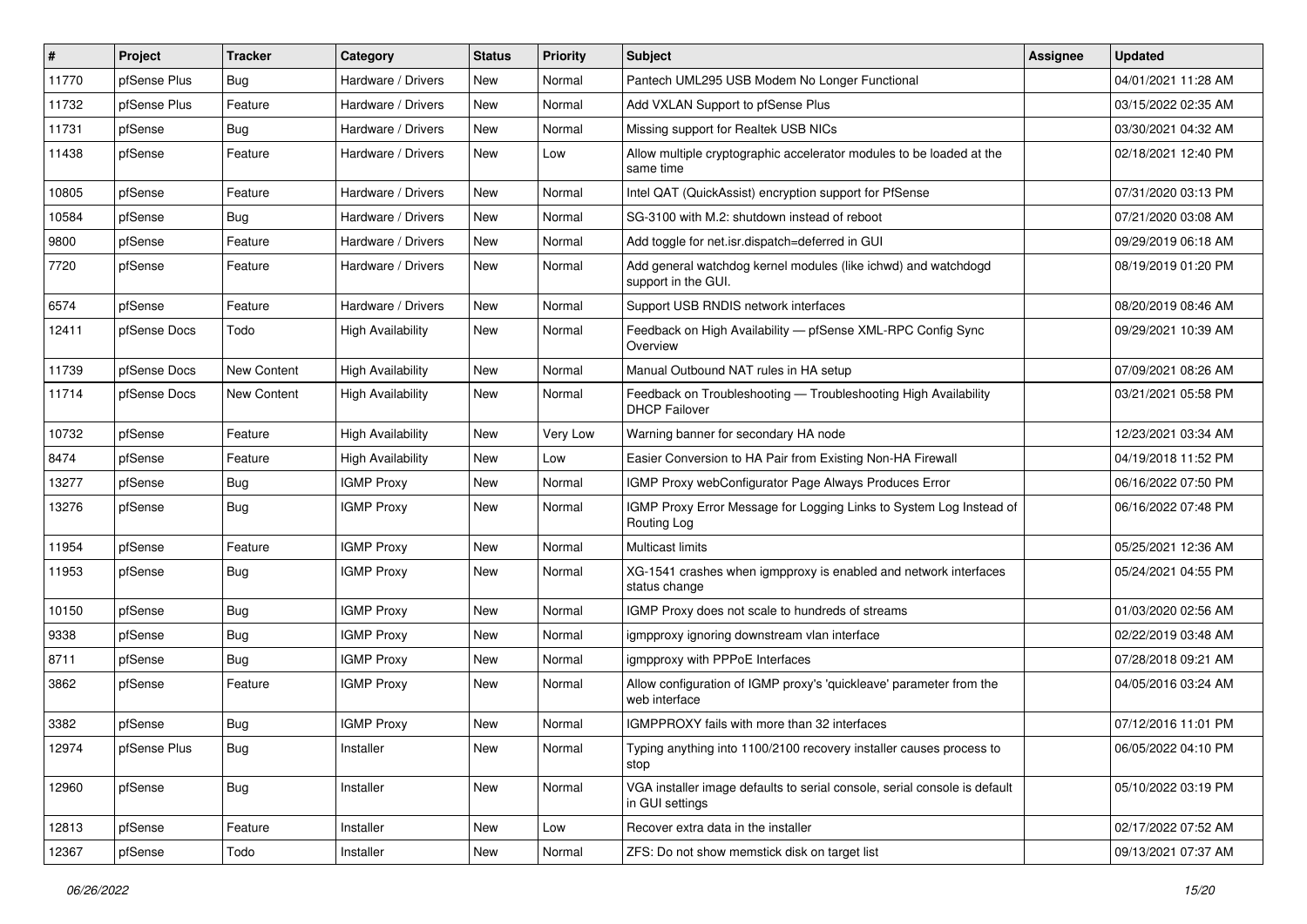| #     | Project | <b>Tracker</b> | Category   | <b>Status</b> | <b>Priority</b> | <b>Subject</b>                                                                                                                                                                                  | Assignee | <b>Updated</b>      |
|-------|---------|----------------|------------|---------------|-----------------|-------------------------------------------------------------------------------------------------------------------------------------------------------------------------------------------------|----------|---------------------|
| 11363 | pfSense | <b>Bug</b>     | Installer  | <b>New</b>    | Normal          | Clean Install 2.5.0 fails due to hardware incompability                                                                                                                                         |          | 02/04/2021 11:06 AM |
| 10690 | pfSense | Bug            | Installer  | New           | Low             | Not possible to make UFS install on ZFS formatted drive                                                                                                                                         |          | 04/21/2022 12:39 PM |
| 8401  | pfSense | <b>Bug</b>     | Installer  | New           | Normal          | Issues related to keys representing alphabetic characters specific to<br>Scandinavian languages and to some other keys.                                                                         |          | 03/30/2018 11:06 AM |
| 7541  | pfSense | Feature        | Installer  | New           | Normal          | ZFS Install, add hot spare option                                                                                                                                                               |          | 08/14/2019 09:32 AM |
| 6457  | pfSense | Feature        | Installer  | New           | Normal          | Allow ability to configure AWS EC2 AMI via userdata                                                                                                                                             |          | 09/21/2020 02:54 PM |
| 13279 | pfSense | Bug            | Interfaces | New           | Normal          | DHCP config override affects Gateway installation.                                                                                                                                              |          | 06/17/2022 07:25 AM |
| 12746 | pfSense | Feature        | Interfaces | New           | High            | IPoE feature for WAN interface                                                                                                                                                                  |          | 02/01/2022 01:42 AM |
| 12679 | pfSense | Feature        | Interfaces | New           | Normal          | Remind user to update DHCPv6 range when changing interface IPv6<br>prefix                                                                                                                       |          | 01/12/2022 07:36 AM |
| 12539 | pfSense | Bug            | Interfaces | New           | Low             | Changing VLAN ID for LAN interface in assignments silently fails.                                                                                                                               |          | 11/23/2021 04:12 AM |
| 12504 | pfSense | Bug            | Interfaces | New           | Normal          | BCM57412 NetXtreme-E 10Gb RDMA Ethernet controller issue                                                                                                                                        |          | 11/05/2021 04:51 AM |
| 12183 | pfSense | Regression     | Interfaces | New           | Low             | Changing MAC address for PPP parent interface stopped working                                                                                                                                   |          | 04/20/2022 04:16 PM |
| 11872 | pfSense | Bug            | Interfaces | <b>New</b>    | Normal          | gif interfaces reporting incorrect traffic counters                                                                                                                                             |          | 12/30/2021 04:00 AM |
| 11870 | pfSense | Regression     | Interfaces | <b>New</b>    | Normal          | Setting MTU on VLAN does not set MTU on parent interface in 2.5.1                                                                                                                               |          | 05/02/2021 05:48 AM |
| 11657 | pfSense | <b>Bug</b>     | Interfaces | New           | Normal          | netmap ring reinit error                                                                                                                                                                        |          | 03/18/2021 10:32 PM |
| 11641 | pfSense | <b>Bug</b>     | Interfaces | <b>New</b>    | Normal          | On xn based interfaces without the VLANMTU flag the first VLAN tag<br>defined does not follow the parent interface MTU settings. All<br>subsequent VLAN tags follow the parent interface's MTU. |          | 03/09/2021 06:42 PM |
| 11430 | pfSense | Bug            | Interfaces | <b>New</b>    | Normal          | PHP console spam after Assigning Interfaces                                                                                                                                                     |          | 10/09/2021 10:37 AM |
| 11412 | pfSense | Bug            | Interfaces | <b>New</b>    | Normal          | LLDPD Package Doesn't Work with Switchports                                                                                                                                                     |          | 02/12/2021 08:12 PM |
| 11335 | pfSense | <b>Bug</b>     | Interfaces | <b>New</b>    | Normal          | Spoofing the MAC on a LAGG interface does not work for some NIC<br>types.                                                                                                                       |          | 01/29/2021 09:10 AM |
| 11243 | pfSense | Feature        | Interfaces | <b>New</b>    | Normal          | individual pfctl snort2c tables per interface only blocking IPs for specific<br>interface when a rule triggers in snort/suricata                                                                |          | 01/14/2021 03:02 PM |
| 11169 | pfSense | Feature        | Interfaces | <b>New</b>    | Very Low        | Changing interface index order                                                                                                                                                                  |          | 12/17/2020 05:44 AM |
| 11139 | pfSense | Documentation  | Interfaces | New           | Normal          | <b>Bridges and VLANs</b>                                                                                                                                                                        |          | 12/07/2020 12:32 PM |
| 11056 | pfSense | Feature        | Interfaces | New           | Normal          | Add option to disable flow-control on interfaces in GUI                                                                                                                                         |          | 11/11/2020 04:41 PM |
| 10890 | pfSense | Feature        | Interfaces | New           | Normal          | Allow multiple assigned interfaces to track status of a single switch port                                                                                                                      |          | 09/14/2020 07:20 AM |
| 10223 | pfSense | Feature        | Interfaces | <b>New</b>    | Normal          | Add the ability to create additional loopback interfaces                                                                                                                                        |          | 12/15/2020 04:35 PM |
| 10204 | pfSense | Feature        | Interfaces | <b>New</b>    | Low             | Possible clarification of Track IPv6 Interface Subnet ID                                                                                                                                        |          | 01/23/2020 01:04 PM |
| 9837  | pfSense | Bug            | Interfaces | New           | Very Low        | ipv6 is not completely disabled on the interfaces                                                                                                                                               |          | 10/24/2019 01:16 AM |
| 9690  | pfSense | <b>Bug</b>     | Interfaces | New           | Normal          | Ethernet flow control should be disabled by default                                                                                                                                             |          | 08/19/2019 06:45 PM |
| 9585  | pfSense | <b>Bug</b>     | Interfaces | New           | Normal          | 6RD: Unable to reach hosts on within same 6rd-domain                                                                                                                                            |          | 08/14/2019 02:39 PM |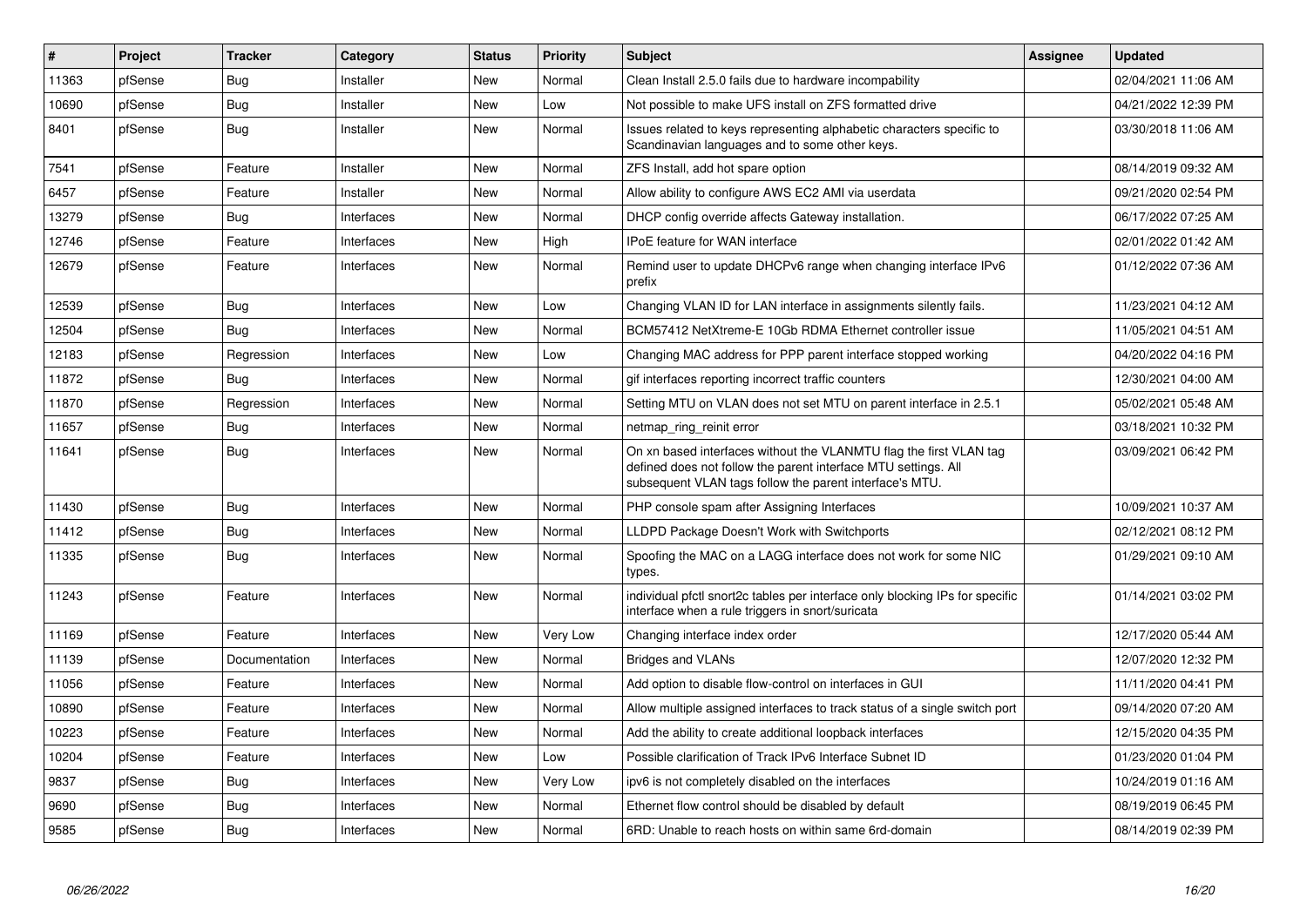| $\vert$ # | <b>Project</b>      | <b>Tracker</b> | Category     | <b>Status</b> | <b>Priority</b> | <b>Subject</b>                                                                                                                                                                | <b>Assignee</b> | <b>Updated</b>      |
|-----------|---------------------|----------------|--------------|---------------|-----------------|-------------------------------------------------------------------------------------------------------------------------------------------------------------------------------|-----------------|---------------------|
| 9464      | pfSense             | Feature        | Interfaces   | New           | Normal          | Marvell 6000 -- netgate hardware (e.g.: XG-7100, XG-3100) internal<br>switch LACP support                                                                                     |                 | 04/08/2019 07:58 AM |
| 9241      | pfSense             | <b>Bug</b>     | Interfaces   | New           | Normal          | Ethernet link cycles up/down if "auto-negotiate" is explicitly selected in<br>interface configuration                                                                         |                 | 12/31/2018 08:36 PM |
| 8770      | pfSense             | Bug            | Interfaces   | <b>New</b>    | Normal          | QinQ interfaces always show as active                                                                                                                                         |                 | 02/01/2020 09:47 AM |
| 8526      | pfSense             | Bug            | Interfaces   | <b>New</b>    | Normal          | DHCP client ignores server replies when 802.1q tagging is used                                                                                                                |                 | 08/14/2019 10:52 AM |
| 8520      | pfSense             | Feature        | Interfaces   | New           | Normal          | Option to auto-renew DHCP on interface with an offline gateway or<br>marked as down                                                                                           |                 | 07/20/2021 11:00 AM |
| 8435      | pfSense             | Bug            | Interfaces   | New           | Normal          | DHCPv6 unusable in certain circumstances (US AT&T Fiber, etc.)                                                                                                                |                 | 08/14/2019 10:52 AM |
| 8173      | pfSense             | Feature        | Interfaces   | New           | Normal          | dhcp6c - RAW Options                                                                                                                                                          |                 | 05/29/2022 05:34 PM |
| 8158      | pfSense             | <b>Bug</b>     | Interfaces   | New           | High            | IPv6 Track Interface issue with more than one WAN-Gateway and a<br>number of internal interfaces at least track interface from one<br>interface does not work on regular base |                 | 12/03/2017 09:00 AM |
| 8113      | pfSense             | <b>Bug</b>     | Interfaces   | <b>New</b>    | Normal          | MTU setting on bridge, openvpn clients ignored                                                                                                                                |                 | 12/31/2021 05:55 PM |
| 8089      | pfSense             | <b>Bug</b>     | Interfaces   | <b>New</b>    | High            | VLAN page breaks after config restore to new hardware.                                                                                                                        |                 | 11/21/2017 01:38 PM |
| 8050      | pfSense             | <b>Bug</b>     | Interfaces   | New           | High            | Enabling bridge while interfaces have link freezes console                                                                                                                    |                 | 11/03/2017 04:38 PM |
| 7730      | pfSense             | Bug            | Interfaces   | New           | High            | 2.3.4 1 greX: loop detected when hit save on filter rules or interfaces                                                                                                       |                 | 07/27/2017 08:16 AM |
| 7626      | pfSense             | Feature        | Interfaces   | <b>New</b>    | Normal          | Add IPoE support for WAN                                                                                                                                                      |                 | 01/01/2022 12:31 AM |
| 7430      | pfSense             | <b>Bug</b>     | Interfaces   | New           | Normal          | pfsense-utils.inc - where is ipaddr configured() should account for<br>loopback interface                                                                                     |                 | 08/13/2019 03:48 PM |
| 7040      | pfSense             | <b>Bug</b>     | Interfaces   | New           | Normal          | Issue when disabling an interface                                                                                                                                             |                 | 12/26/2016 02:56 AM |
| 6977      | pfSense             | <b>Bug</b>     | Interfaces   | New           | Normal          | VLAN traffic is erroneously counted as underlying iface (untagged)<br>traffic                                                                                                 |                 | 08/13/2019 02:56 PM |
| 6845      | pfSense             | Feature        | Interfaces   | New           | Normal          | DHCP / DHCPv6 WAN client status page                                                                                                                                          |                 | 08/19/2019 12:37 PM |
| 6823      | pfSense             | Bug            | Interfaces   | <b>New</b>    | Normal          | No connectivity after changing link state to UP                                                                                                                               |                 | 04/21/2022 12:39 PM |
| 6796      | pfSense             | Feature        | Interfaces   | <b>New</b>    | Normal          | Allow hostnames as GRE and GIF endpoints                                                                                                                                      |                 | 08/13/2019 02:35 PM |
| 6289      | pfSense             | <b>Bug</b>     | Interfaces   | <b>New</b>    | Normal          | IPv6 address not given to track6 interfaces on create                                                                                                                         |                 | 12/30/2021 04:17 AM |
| 6038      | pfSense             | Feature        | Interfaces   | New           | Normal          | Add ability to configure which interface is chosen for defining hostname<br>IP in /etc/hosts                                                                                  |                 | 07/07/2017 09:56 AM |
| 5474      | pfSense             | Feature        | Interfaces   | New           | Normal          | Add 802.1x configuration to wired interfaces.                                                                                                                                 |                 | 03/16/2016 04:32 PM |
| 2357      | pfSense             | Feature        | Interfaces   | New           | Low             | Support Dual Stack Lite                                                                                                                                                       |                 | 05/13/2014 09:39 PM |
| 13246     | pfSense<br>Packages | Feature        | iperf        | New           | Normal          | iperf3 service controls do not work                                                                                                                                           |                 | 06/05/2022 06:51 PM |
| 13264     | pfSense             | Feature        | <b>IPsec</b> | New           | Normal          | IPSec Phase2 select multiple PFS key groups                                                                                                                                   |                 | 06/10/2022 04:29 PM |
| 13227     | pfSense             | Feature        | <b>IPsec</b> | New           | High            | Enable IPSec Virtual IP Pool assignment by Radius for Mobile Users -<br>SIMPLE FIX                                                                                            |                 | 05/27/2022 10:15 AM |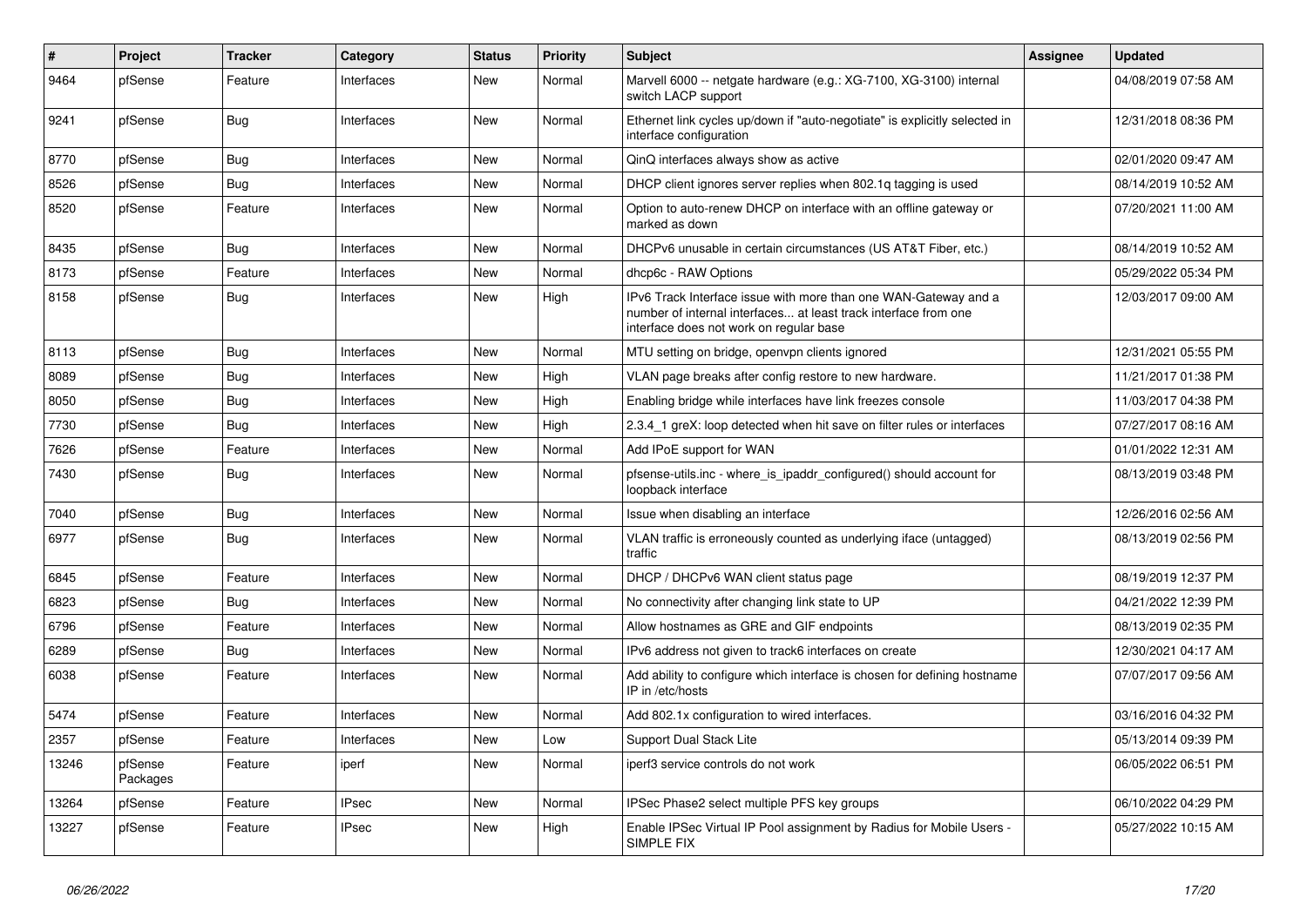| $\#$  | <b>Project</b> | <b>Tracker</b> | Category                                        | <b>Status</b> | <b>Priority</b> | <b>Subject</b>                                                                                              | <b>Assignee</b> | <b>Updated</b>      |
|-------|----------------|----------------|-------------------------------------------------|---------------|-----------------|-------------------------------------------------------------------------------------------------------------|-----------------|---------------------|
| 13000 | pfSense        | Bug            | <b>IPsec</b>                                    | New           | Low             | IPsec AES-GCM encryption algorithm "Key Length" field should be<br>labeled "ICV Length"                     |                 | 03/30/2022 07:40 AM |
| 12787 | pfSense Docs   | Todo           | <b>IPsec</b>                                    | <b>New</b>    | Normal          | Feedback on pfSense Configuration Recipes - Routing Internet Traffic<br>Through a Site-to-Site IPsec Tunnel |                 | 02/11/2022 11:28 PM |
| 12473 | pfSense        | Feature        | <b>IPsec</b>                                    | <b>New</b>    | Normal          | Allow user adjustment of IPsec Keep Alive periodic checks                                                   |                 | 12/22/2021 05:59 AM |
| 11622 | pfSense Docs   | Todo           | <b>IPsec</b>                                    | <b>New</b>    | Normal          | Update pfSense VPC VPN Configuration Wizard docs                                                            |                 | 03/04/2021 09:36 AM |
| 11418 | pfSense        | Bug            | <b>IPsec</b>                                    | <b>New</b>    | Very Low        | 'NAT-T: Force' is broken for IPv6 IPsec                                                                     |                 | 02/16/2021 08:25 AM |
| 10493 | pfSense        | Bug            | IPsec                                           | New           | Normal          | filter get vpns list() issues                                                                               |                 | 05/06/2020 01:07 AM |
| 9857  | pfSense        | Feature        | <b>IPsec</b>                                    | <b>New</b>    | Normal          | <b>IPsec Down/Up SMTP Notifications</b>                                                                     |                 | 08/31/2021 08:07 AM |
| 8686  | pfSense        | Bug            | <b>IPsec</b>                                    | <b>New</b>    | Normal          | IPsec VTI: Assigned interface firewall rules are never parsed                                               |                 | 02/10/2021 12:15 PM |
| 8346  | pfSense        | Feature        | IPsec                                           | <b>New</b>    | Normal          | Let pFSense act as an IPSec XAuth VPN Client                                                                |                 | 02/23/2018 07:39 AM |
| 8168  | pfSense        | Feature        | <b>IPsec</b>                                    | <b>New</b>    | Normal          | strongswan dhcp option                                                                                      |                 | 12/19/2017 04:14 AM |
| 8073  | pfSense        | <b>Bug</b>     | <b>IPsec</b>                                    | New           | Normal          | Traffic inexplicably not going through IPSEC despite (in theory)<br>matching SPs                            |                 | 11/09/2017 02:51 AM |
| 8036  | pfSense        | Feature        | <b>IPsec</b>                                    | <b>New</b>    | Normal          | Want to run multiple Mobile Client IKEv2 server instances                                                   |                 | 08/14/2019 09:31 AM |
| 7773  | pfSense        | Feature        | <b>IPsec</b>                                    | New           | Normal          | IPSec using IKEv2 with split DNS not using provided domain names                                            |                 | 08/15/2017 05:25 PM |
| 7738  | pfSense        | Feature        | <b>IPsec</b>                                    | <b>New</b>    | Normal          | Highlight which IPSec (or other VPN) crypto modes are<br>hardware-accelerated in the UI                     |                 | 08/13/2019 03:46 PM |
| 7420  | pfSense        | Bug            | <b>IPsec</b>                                    | <b>New</b>    | Normal          | ipsec status freezing                                                                                       |                 | 02/13/2020 09:09 AM |
| 6481  | pfSense        | Bug            | <b>IPsec</b>                                    | <b>New</b>    | Normal          | loading EAP_RADIUS method failed                                                                            |                 | 03/24/2020 04:25 PM |
| 6213  | pfSense        | Feature        | <b>IPsec</b>                                    | New           | Normal          | IPSEC: IPV4/IPV6 dual-interface-stack support for Mobile IKE                                                |                 | 04/20/2016 07:48 AM |
| 5629  | pfSense        | Bug            | <b>IPsec</b>                                    | New           | Normal          | Allow for IPsec configuration using certs without a CA                                                      |                 | 12/31/2021 05:21 PM |
| 5355  | pfSense        | Bug            | <b>IPsec</b>                                    | New           | High            | on Dynamic WAN IP (DHCP Client) it takes 10 minutes before Phase1<br>reconnects                             |                 | 07/08/2016 10:29 PM |
| 5331  | pfSense        | Feature        | <b>IPsec</b>                                    | New           | Normal          | IPSec table for tuning strongswan.conf                                                                      |                 | 05/05/2021 12:10 AM |
| 4989  | pfSense        | Feature        | <b>IPsec</b>                                    | <b>New</b>    | Normal          | Allow all valid strongswan remote gateway options in gui                                                    |                 | 08/20/2015 02:57 PM |
| 4688  | pfSense        | Feature        | <b>IPsec</b>                                    | <b>New</b>    | Normal          | Missing TFC Traffic Flow Confidentiality support                                                            |                 | 11/15/2021 12:27 PM |
| 4591  | pfSense        | Feature        | <b>IPsec</b>                                    | New           | Normal          | IPSec Failover Support for IP Addresses instead of Dynamic DNS /<br><b>Failover Group</b>                   |                 | 09/04/2020 12:17 AM |
| 3312  | pfSense        | Bug            | <b>IPsec</b>                                    | New           | Normal          | Gateway on IPsec rules is not functional in pf                                                              |                 | 01/28/2020 10:09 PM |
| 946   | pfSense        | Feature        | <b>IPsec</b>                                    | <b>New</b>    | Normal          | Allow aliases to be used to define IPsec phase 2 networks                                                   |                 | 04/21/2022 12:39 PM |
| 12938 | pfSense        | Bug            | <b>IPv6 Router</b><br>Advertisements<br>(RADVD) | New           | Normal          | MaxRtrAdvInterval would allow stale DNS servers to be deleted faster                                        |                 | 03/12/2022 09:37 AM |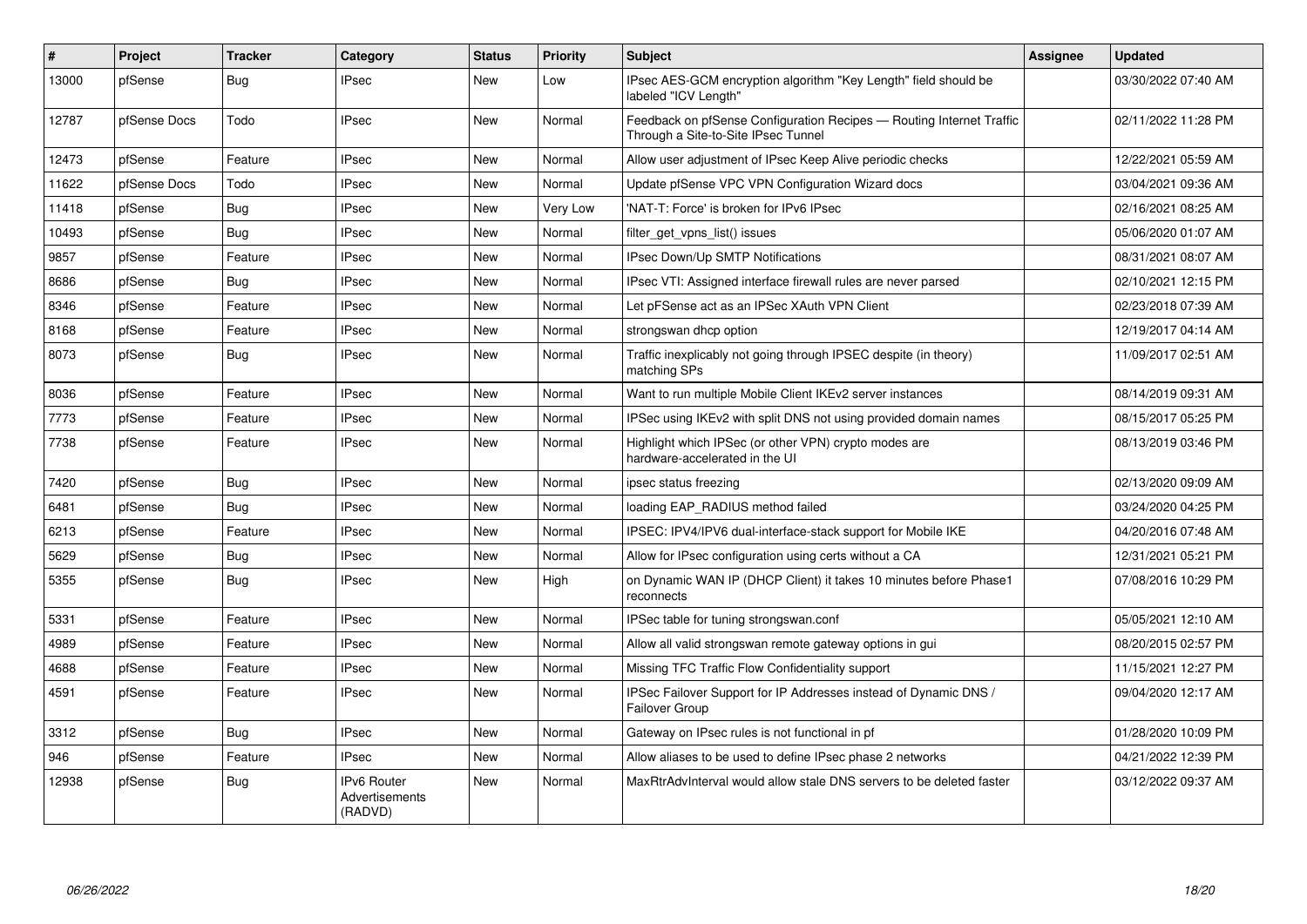| $\pmb{\#}$ | Project             | <b>Tracker</b> | Category                                        | <b>Status</b> | <b>Priority</b> | <b>Subject</b>                                                                                 | Assignee | <b>Updated</b>      |
|------------|---------------------|----------------|-------------------------------------------------|---------------|-----------------|------------------------------------------------------------------------------------------------|----------|---------------------|
| 8831       | pfSense             | Bug            | IPv6 Router<br>Advertisements<br>(RADVD)        | <b>New</b>    | Very High       | Radvd causes latency spikes                                                                    |          | 04/19/2021 04:51 AM |
| 8262       | pfSense             | Feature        | IPv6 Router<br>Advertisements<br>(RADVD)        | <b>New</b>    | Normal          | Make each prefix flags configurable separately.                                                |          | 01/16/2018 12:35 PM |
| 7737       | pfSense             | <b>Bug</b>     | <b>IPv6 Router</b><br>Advertisements<br>(RADVD) | <b>New</b>    | Normal          | radvd error message                                                                            |          | 08/13/2019 09:41 AM |
| 7303       | pfSense             | <b>Bug</b>     | <b>IPv6 Router</b><br>Advertisements<br>(RADVD) | New           | Normal          | ipv6 connectivity lost on pfSense reboot                                                       |          | 08/20/2019 12:23 PM |
| 6816       | pfSense             | Feature        | <b>IPv6 Router</b><br>Advertisements<br>(RADVD) | <b>New</b>    | Normal          | Status and/or Diagnostics page for radvd                                                       |          | 08/13/2019 02:35 PM |
| 6541       | pfSense             | <b>Bug</b>     | IPv6 Router<br>Advertisements<br>(RADVD)        | <b>New</b>    | Normal          | IPv6 RAs always include on-link prefix; clients may not use DHCPv6<br>managed addresses        |          | 08/13/2019 03:23 PM |
| 6386       | pfSense             | Bug            | <b>IPv6 Router</b><br>Advertisements<br>(RADVD) | <b>New</b>    | Low             | Switching Router Advertisements to disabled should broadcast IP<br>Removal messages            |          | 05/22/2016 10:44 PM |
| 4470       | pfSense             | Feature        | <b>IPv6 Router</b><br>Advertisements<br>(RADVD) | <b>New</b>    | Normal          | RA page in GUI                                                                                 |          | 08/20/2019 12:20 PM |
| 3718       | pfSense             | Feature        | <b>IPv6 Router</b><br>Advertisements<br>(RADVD) | <b>New</b>    | Normal          | radvd - enhancement proposal: ability to advertise routes and some<br>fixes - patches attached |          | 03/22/2020 02:59 PM |
| 11761      | pfSense             | <b>Bug</b>     | L <sub>2</sub> TP                               | <b>New</b>    | Normal          | L2TP/IPsec VPN : PPP LCP negotiation occurs before user<br>authentication                      |          | 03/31/2021 04:52 AM |
| 7563       | pfSense             | Feature        | L2TP                                            | <b>New</b>    | Normal          | 12tp Suggestion: consider allowing IP/Subnet for the user.                                     |          | 08/21/2019 10:52 AM |
| 6321       | pfSense             | <b>Bug</b>     | L2TP                                            | <b>New</b>    | Normal          | Problem with connecting I2tp over ipsec from android and windows                               |          | 11/13/2020 11:01 AM |
| 1667       | pfSense             | <b>Bug</b>     | L2TP                                            | New           | Normal          | L2TP server does not respond properly from a CARP VIP                                          |          | 12/11/2021 07:43 PM |
| 7411       | pfSense<br>Packages | Todo           | ladvd                                           | <b>New</b>    | Low             | LADVD Devices not wide enough                                                                  |          | 10/22/2017 05:04 AM |
| 9453       | pfSense             | <b>Bug</b>     | <b>LAGG Interfaces</b>                          | <b>New</b>    | Normal          | VLAN Interfaces on LAGG get orphaned at boot                                                   |          | 08/21/2019 11:16 AM |
| 9183       | pfSense             | <b>Bug</b>     | <b>LAGG Interfaces</b>                          | <b>New</b>    | Very Low        | OpenVPN Lagg Interface not working after restart or new start                                  |          | 08/21/2019 11:17 AM |
| 8335       | pfSense             | <b>Bug</b>     | <b>LAGG Interfaces</b>                          | <b>New</b>    | Normal          | System hang with LACP downlink to UniFi switch                                                 |          | 08/21/2019 11:18 AM |
| 4499       | pfSense             | Feature        | LAGG Interfaces                                 | <b>New</b>    | Normal          | pfSense LAGG interfaces; unable to set speed and duplex for member<br>interfaces.              |          | 08/21/2019 11:16 AM |
| 2504       | pfSense             | Feature        | <b>LAGG Interfaces</b>                          | New           | Normal          | lagg enhancements                                                                              |          | 01/08/2021 12:17 PM |